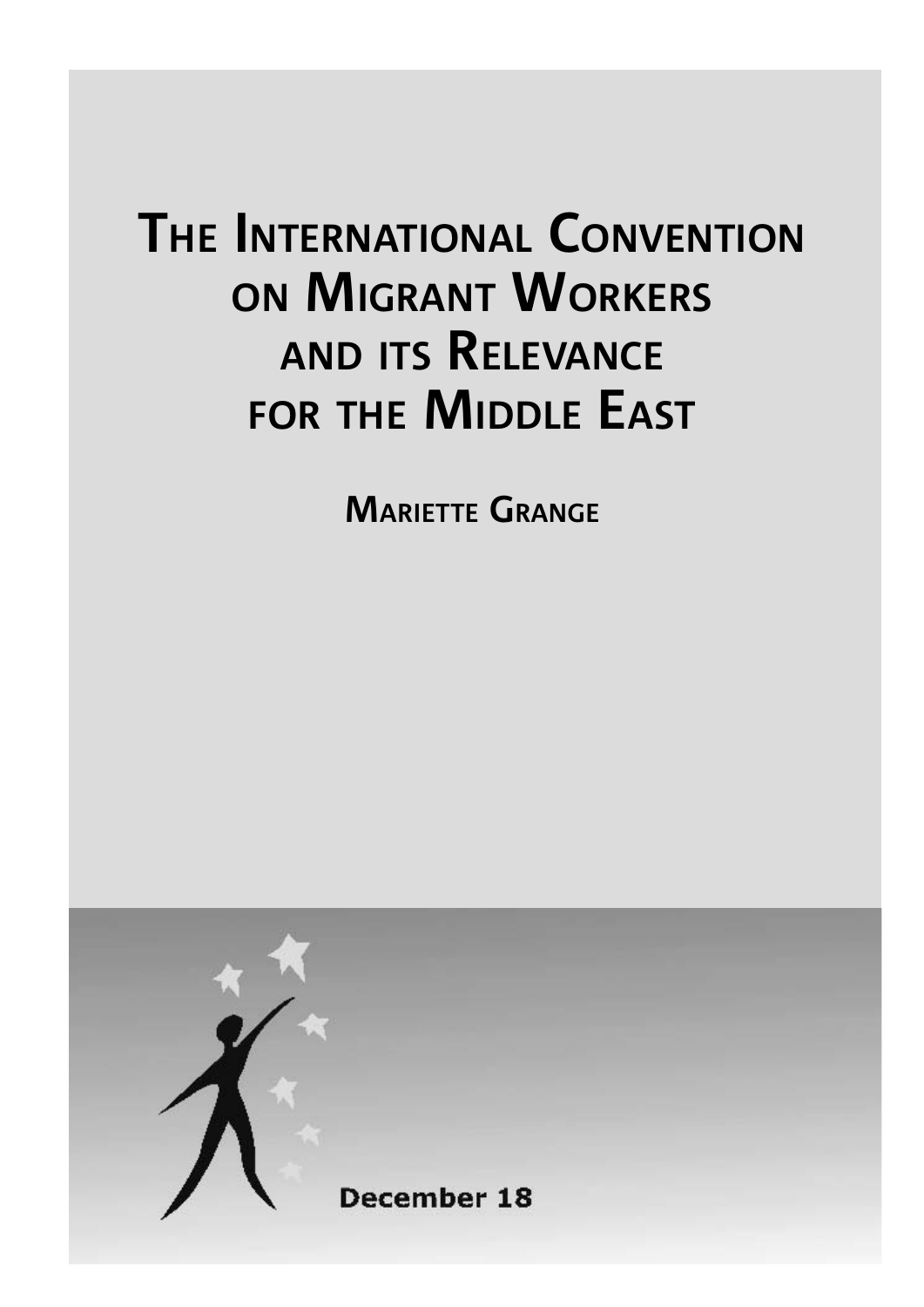Published in 2009 by December 18

Rue du progrès 323 B - 1030 Brussels Tel 32-2-2741435 Fax 32-2-2741438 www.december18.net info@december18.net

Financial support for this publication was provided by

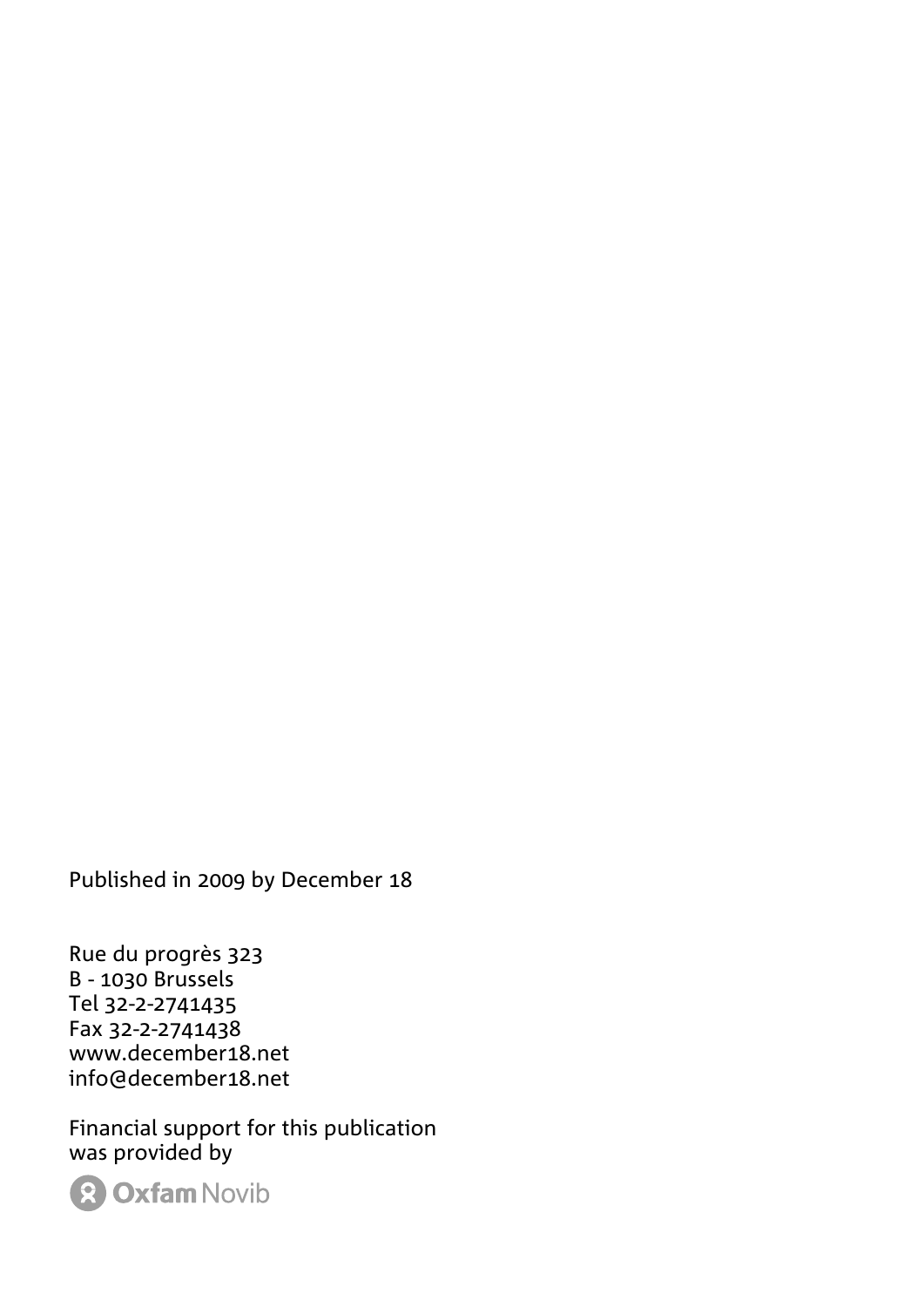## **THE INTERNATIONAL CONVENTION ON MIGRANT WORKERS AND ITS RELEVANCE FOR THE MIDDLE EAST**

**MARIETTE GRANGE**

This paper is based on an earlier version written by Mariette Grange for the 2009 Summer School of the Irish Centre for Human Rights, Galway University. The author thanks Marie d' Auchamp for her comments on the draft.

Mariette Grange is a board member of December 18.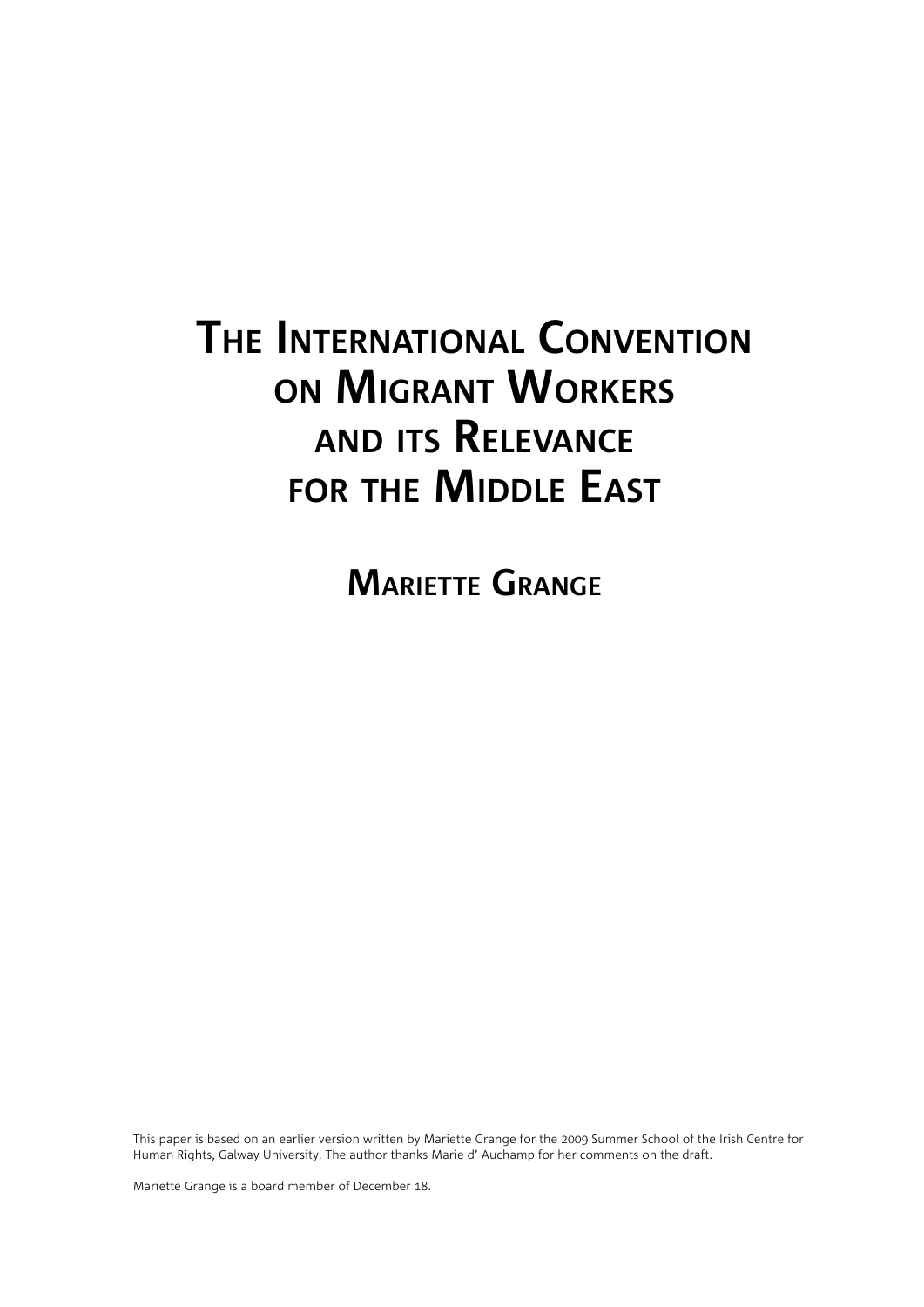#### **INTRODUCTION**

"I never got a chance to rest, I woke up at 4 am, made breakfast for the children, I worked all day without rest. I went to sleep at 3 a.m. So many times I didn't get a chance to sleep at night, I worked around the clock. My employer had my passport. He is a policeman [a member of the National Guard]. I never got a chance to leave the house. They locked me in from the outside. When I had stayed there for one year, I got a chance to escape, it was a Thursday and I ran out. My condition was bad, my left eye couldn't see, I was swollen all over. I got a taxi that took me to a police officer.... My employer came to the station and took me back. I refused, I said, "My employer is a bad person." My employer said, "You haven't finished your contract yet, it should be two years." [...] It got worse after I tried to run away…. In the last month I slept in the bathroom…. they put tape on my mouth so I couldn't say anything because my employers didn't want the neighbours to know about me."

Nour Miyati (real name used upon request) *Indonesian domestic worker, Riyadh*

Interviewed by Human Rights Watch December 5, 2006, and March 11, 2008

Why examine the International Convention on the Protection of the Rights of All Migrant Workers and Members of their Families (ICRMW) in relation to the Middle East as few countries have ratified it in the region? International human rights standards adopted by the United Nations General Assembly after open and lengthy inter-governmental drafting processes do set a norm. Aside from obligations contracted out by State parties to it the ICRMW - which extensively builds on the International Bill of Human Rights - can also be used to shed light on specific rights of migrants and define violations. It provides a framework of reference for research and analysis and can inspire policy changes.

This paper, published by December 18, first studies the distinct characteristics of migration in the Middle East. Hardly any other part of the world includes countries where migrants outnumber the national population. The migration pattern generated by the Law of Return in Israel is also unique. Demographics are further affected by forced migration as the region hosts millions of refugees and internally displaced persons, some for over half a century, and others due to more recent conflicts. Last but not least, the Middle East is also a source of large numbers of emigrants to Europe and North America and experiments substantive intra-regional migration flows. The paper then details some of the main features of the ICRMW and illustrates the use/relevance of the Convention to protect migrant workers in Middle East states that have ratified it - and even non states parties when its provisions are invoked by independent investigation mechanisms. This section includes research findings from international and regional non-governmental organisations (NGOs), United Nations (UN) independent human rights experts, as well as media, government and academic sources. In many respects, the Middle East provides exemplary case studies that demonstrate why a specific human rights treaty to protect migrant workers and members of their families is necessary. Finally, a short section looks at challenges for ICRMW ratification in the region.

As we purport to analyse migration dynamics in the Middle East in light of the ICRMW, the paper primarily focuses on groups of population defined as migrants in the Convention:

The term "migrant worker" refers to a person who is to be engaged, is engaged or has been engaged in a remunerated activity in a State of which he or she is not a national […] "frontier workers";"seafarers"; "seasonal workers"; "project-tied workers": "workers on offshore installations": "itinerant workers": "specified-employment workers" and "self-employed workers" are included in the ICRMW definition (Article 2)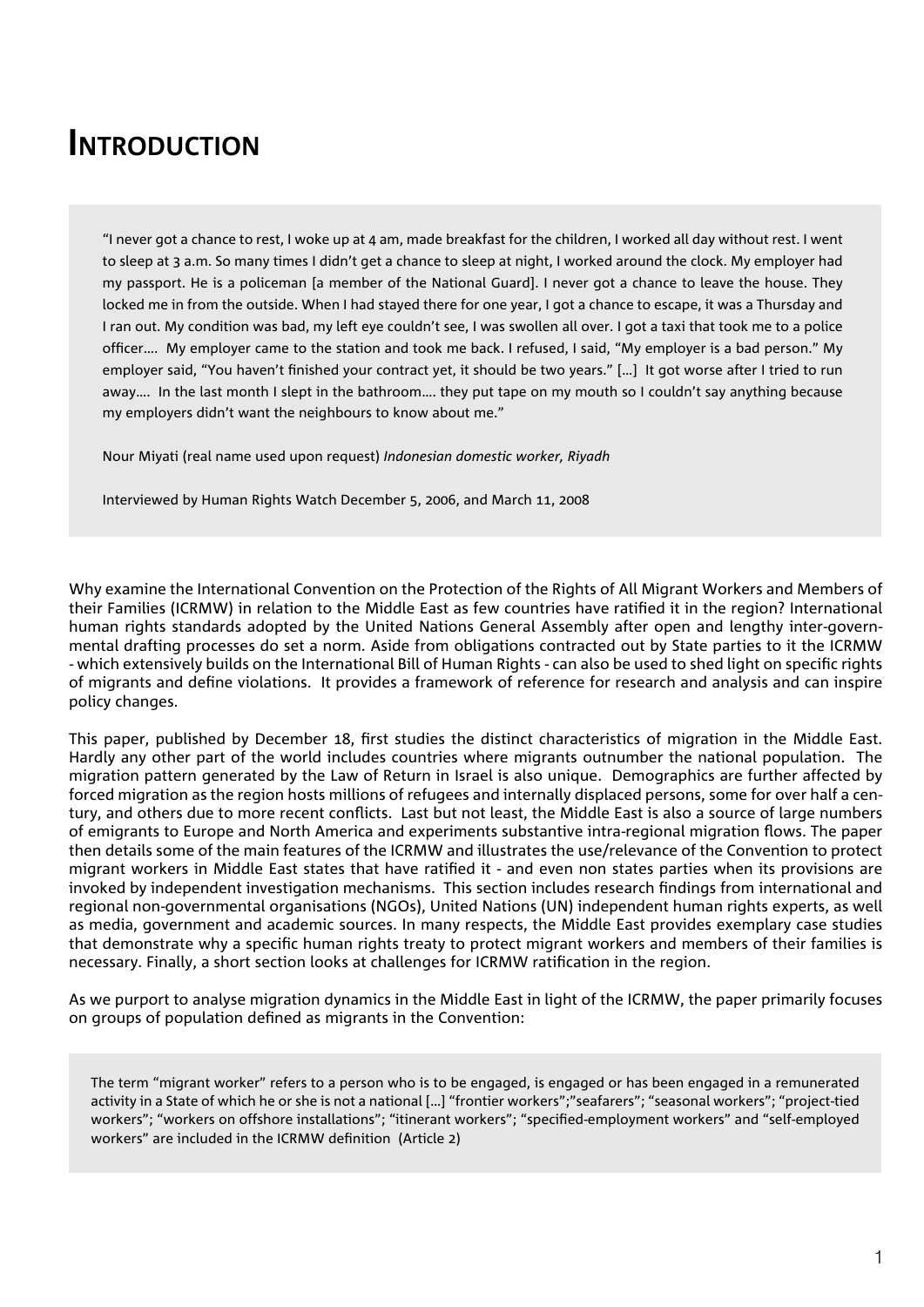#### **POPULATION FLOWS IN THE MIDDLE EAST – IN AND OUT-MIGRATION**

According to the Population Division of the UN Department of Economic and Social Affairs (UNDESA) there are over 195 million international migrants in the world: the Division indicates that this figure includes some 27 million, primarily in the former USSR, who have had new national frontiers emerge around them after 1990.<sup>1</sup>

The Middle East region hosts over 22 million migrants. This represents an average of 8.4% of the population while international migrants represent 2.9% of the world population. In Kuwait, Qatar and the United Arab Emirates (UAE) migrants far outnumber the national population (See Annex I). UAE Ministry of Labour figures of mid-2007 indicate there were 4.5 million foreigners in the country, compared to 800,000 Emirati citizens.<sup>2</sup> Yet, contrary to other situations where large transmigration movements have dramatically upset previous demographic structures, the rights of nationals, who de facto find themselves in a minority, are not negatively affected by these migration flows whereas the majority – in this case migrant workers – routinely suffers harsh abuse, often in a climate of impunity.

However, UNDESA figures include refugees, which is not helpful for the purpose of this paper. The UN Relief and Works Agency (UNRWA), responsible for Palestinian refugees in the region, gives a figure of 4.6 million refugees under its mandate (1.9 million in Jordan, 422 thousand in Lebanon, 461 thousand in Syria, 762 thousand in the West Bank and one million in the Gaza strip).<sup>3</sup> UNRWA figures do not include refugees from other countries. According to the UN High Commissioner for Refugees, government estimates indicate that there are very large numbers of Iraqi refugees in Syria (1.1 million), Jordan (450,000), Lebanon (50,000) and to a lesser extent Egypt, as well as Somali refugees in Yemen.4

Fort the purpose of this paper therefore, a more accurate picture of "economic" migrants in the region is provided by another UN body, the Economic and Social Commission for Western Asia.5 According to it, in 2005 there were 5.7 million migrants in the Arab Mashrek<sup>6</sup> and 12.8 million in the Gulf Cooperation Council States (GCC).<sup>7</sup> UNDESA gives an overall figure of 2.6 million for Israel out of 6.7 million inhabitants. This reflects the country's Law of Return and other laws on immigrant eligibility which encourage waves of Jewish immigration. Aside from this, a temporary migrant labour policy implemented in the early 1990s has brought several hundred thousand workers from Asia, Africa and South America, many of whom have stayed. Unofficial estimates by Kav La' Oved, a non-governmental organization dedicated to worker's rights, put the number of migrant workers in Israel at about 200,000.8

In 2005, the proportion of women migrants was 46 per cent in the "developed" countries across the world. Migration of women to the GCC States was 27.8 per cent. The proportion of migrant women in the labour force is some 34 per cent in Oman, 19 per cent in Bahrain and 22 per cent in Kuwait, while the proportion is lower in Qatar and Saudi Arabia, at 15 per cent. In her report to the June 2009 session of the Human Rights Council, the UN Special Rapporteur on Violence against women reports that according to Government and NGO estimates, in early 2008 the number of women domestic workers in Saudi Arabia ranged from 1 to 1.5 million. The countries of South-East Asia are the major source of women migrants to the GCC States, Jordan and Lebanon, while Indonesia and Sri Lanka are the major source of women migrants to Saudi Arabia and the United Arab Emirates, with women accounting for 90 per cent of all migrants from Indonesia. Most women migrants are in low-skilled jobs and 54 per cent of them have not received primary education. Most of them work in the health, domestic and other services.<sup>9</sup> About onethird of migrant workers in Israel are women, mostly employed in the 24-hour home health-care industry.<sup>10</sup>

The region is also a source of emigration. The International Organisation for Migration compiles statistics and analyses from various sources on a yearly basis.<sup>11</sup> According to it, people flows from the Arab Mashrek to GCC states are considerable and mobility between Arab Mashrek countries is also significant. In 2005, 461,211 Syrian citizens left their country to go to Saudi Arabia, the second most popular destination for Syrians after Lebanon (in 2005, 2.45 million Syrian citizens entered Lebanon).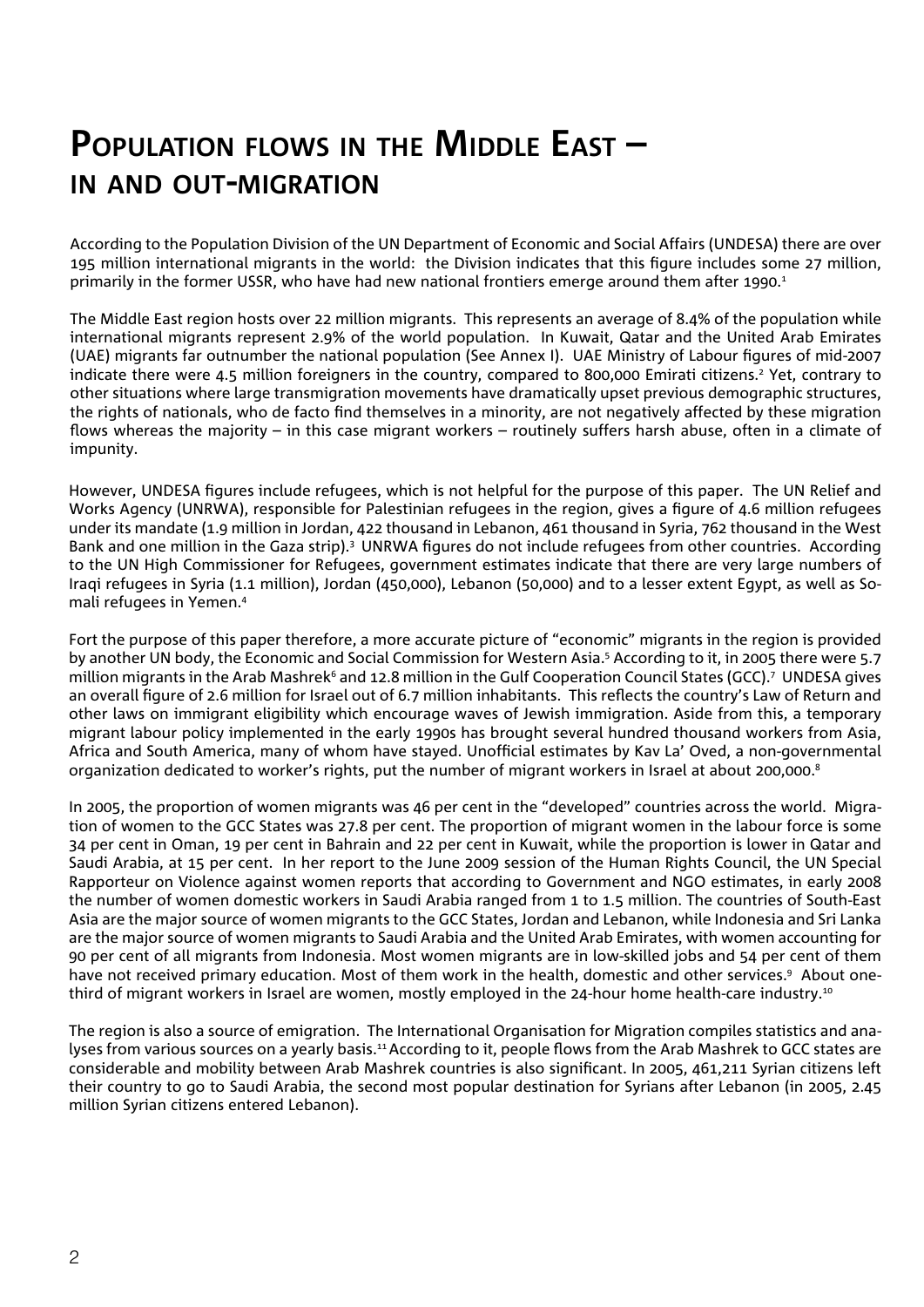In 2003, an estimated 400,000 Syrians were cross-border commuters, who lived in Syria and worked in Lebanon. In 2005, 1.68 million Lebanese citizens went to Syria, followed by Jordanians, whose numbers increased from 609 to 940 thousand over the 2001-2005 period. Recent data indicate that Europe is increasingly becoming a destination for migrants from Egypt and Lebanon, with stocks [sic] of 127,060 and 111,691 migrants, respectively, followed by Syria with 70,879 migrants. Italy has become a popular destination for Egyptians. In 2006, there were 46,834 Egyptians regularly residing in Italy. The United States of America is another popular destination for Arab Mashrek migrants, with Egypt and Lebanon ranking first and second among countries of origin (113,995 and 105,920 migrants, respectively).

Finally, another type of persons move to the Middle East for work related reasons. They rarely think of themselves as migrants, yet they self-admittedly move for economic reasons. In the international community, they are usually described as "expats" or expatriate experts. 12 The term is often applied to richer and well educated persons who migrate to other parts of the world for work purpose, mostly from North to South. Some argue that the term is used, as opposed to "immigrants", because it applies to persons who intend to move for short-term periods.<sup>13</sup> Yet, many such expats remain in host countries for decades while others termed "migrants", especially poorer Asian migrants in the Middle East, have no intention of settling there.

Although, especially in the Arabic Peninsula, "expats" is at times used by officials and media to describe poor economic migrants and richer ones alike, migration think tanks, academic institutions, UN and other inter-governmental organisations do not collect data on this type of North South migration.14

"Expats" generally do fit the ICRMW migrant workers definition. This research gap shows that political considerations – deliberate or not - and value judgements at times affect the collection of data on migration flows. Data on expatriates is available from governments of origin or other official sites, reliable media and work abroad agencies.

I've been living in Riyadh for almost two years. I came here because of the expat salary, which enabled me to pay off a mortgage in the UK in one year. Living here will give me financial freedom in the future and allow me to move on to something better. I miss the seasons in the UK. Every day here is the same. I miss the Scottish scenery and sense of humour. I am very grateful for the education, training and opportunity that I was given, that allowed me to work for a better lifestyle.

Stuart Piper*, Technical Manager, Riyadh*, Saudi Arabia, BBC News, Brits Abroad: Middle East web page

For instance there are 187 thousand British expats in the Middle East: the largest number, 55 thousand, live in the United Arab Emirates.15 There are close to 200 thousand US citizens registered with the consulates and embassies in the Middle East.<sup>16</sup>This figure is based on optional voluntary registration with consulates and embassies and the total number of US citizens abroad is reportedly much higher. Further, it does not include US Government (military and non-military) employees and their dependents.

Members of the expat community are seldom found amongst victims of human rights violations in the region and generally enjoy a much higher level of personal freedom and protection than poor migrants. Their economic status, position in the labour force and nationality generally protects them from exploitation and harassment. A distinct characteristic of expats in the Middle East, as opposed to migrants from Asia, is that they move with their families (except in regions or countries affected by conflicts)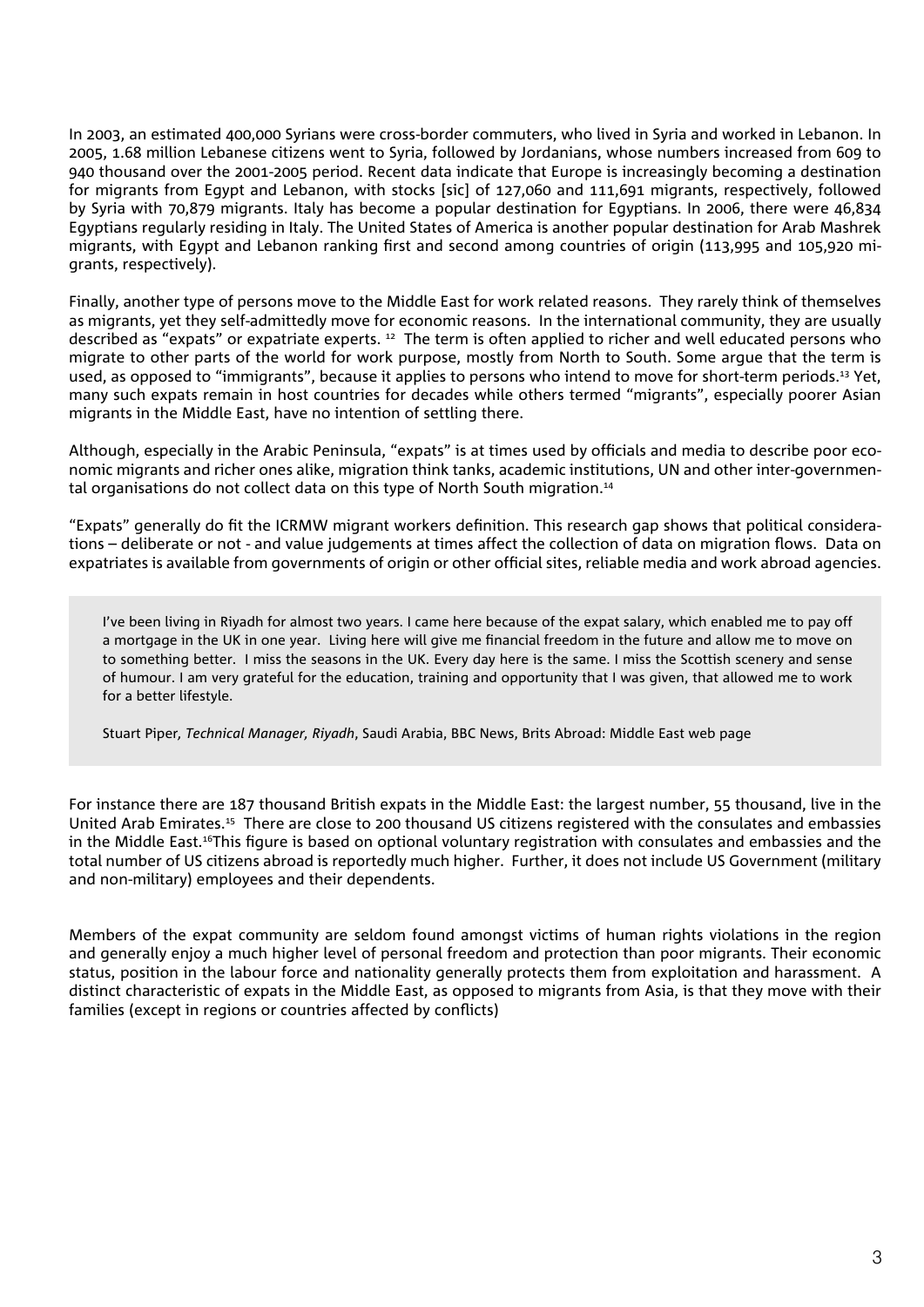### **THE ECONOMICS OF MIGRATION**

The World Bank estimates that remittances by migrants to developing countries exceeded \$300 billion in 2008 and outstrip private capital flows and official development aid.<sup>17</sup> This includes 34 billion of remittance flows from the Middle East and North Africa to developing countries. Migration generates wealth even though paradoxically, individual migrants, particularly in the Middle East, often experiment life in poverty.

However, as illustrated above, not all non-nationals working in the Middle East live in poverty. According to a recent survey by a leading international bank "People save more when they become expats […] Expats in Saudi Arabia, Russia and Qatar manage to save more now since moving away from their country of origin than expats in any other country (90%, 97% and 98% respectively)."<sup>18</sup> Expats are usually not included in data on remittances both because they are not viewed as migrants by research institutions, inter-governmental organisations and international financial institutions and also because they are allowed to move with their families and thus do not transfer large shares of their earnings to their home countries.

Migration has also become a thriving business for employment agencies in various guises, both in countries of origin in Asia and in countries of destination in the Middle East. These agencies often violate national laws by charging workers excessive fees for travel, visas, employment contracts and post-departure training at times putting them in debt for years. Some recent inter-governmental initiatives have been launched to curb these abuses. For instance, the Colombo Process is a regional Consultative initiative on the Management of overseas employment and contractual labour for countries of origins in Asia. It was initiated in 2003 and includes 11 Asian countries.<sup>19</sup> Ministerial level consultations have been held with the participation of several countries of destination in the Middle east, including Bahrain, Kuwait, Malaysia, Qatar, Saudi Arabia and the United Arab Emirates.

Remittance flows from the GCC countries are not correlated with the falling oil prices. There have been reports that migrants in Dubai (part of the U.A.E) are being affected by a slowdown in construction and financial services sectors. However, it is important to distinguish between the impact of the crisis on Dubai which is more dependent on trade and finance and real estate than other parts of the UAE and other Gulf Cooperation Council countries which depend primarily on oil revenues. In recent years remittance outflows from Saudi Arabia have been uncorrelated with oil prices. Many GCC countries are following a long term strategy of infrastructure development for which they have funding from large reserves accumulated over the years. It is unlikely that they would slow down infrastructure investments and lay off migrant workers in large numbers.

World Bank, *Revised Outlook for Remittance Flows 2009-2011*

Women reportedly are more consistent than men in sending remittances, and send a larger portion of their earnings back home. Not only do migrants help build and contribute to the wealth of countries in the Middle East, but they also maintain families and relatives left behind in their countries of origin. They often do so at a terrible personal cost. Research indicates that migrants in the region are often held in sub-standard conditions, victims of racism and xenophobia,<sup>20</sup> exploited through forced labour and trafficking,<sup>21</sup> and often held in slavery-like conditions, especially women domestic workers.22 Hardly a week goes by without reports of abuse of migrant workers in the region, including in the media of countries of origin of migrants, mostly in Asia.

Yet migrants have rights. A series of expert studies commissioned by UN bodies throughout the late 1970s and early 1980s led to the codification of international human rights norms to protect migrant workers.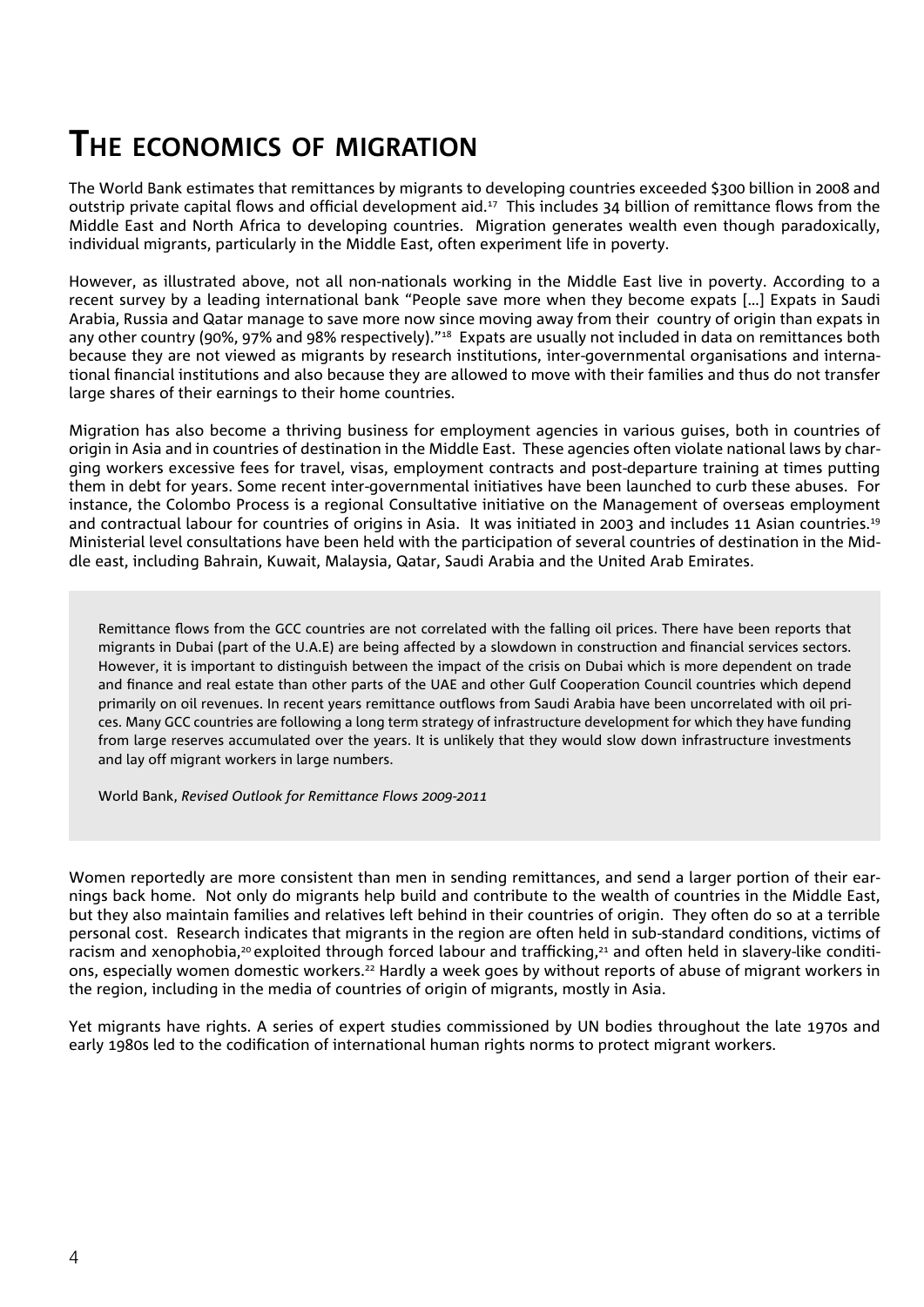### **THE CONVENTION ON MIGRANT WORKERS**

An international human rights treaty addresses the special vulnerability of migrant workers and members of their families. For many years, it was jokingly known amongst the small number of human rights advocates that campaigned for its ratification as "the best kept secret in the United Nations".<sup>23</sup> The need for such a treaty much follows the rationale which led to the adoption of specific human rights treaties to protect other sets of persons rendered vulnerable on ground of gender or age: women and children respectively. With 42 ratifications, it far from enjoys the near universal support given to the Convention on the Rights of the Child and the Convention on the Elimination of All Forms of Discrimination against Women. Yet, recognition of the need for human rights instruments to protect specific groups remains a valid concern as demonstrated with the adoption of instruments to protect persons with disabilities and indigenous peoples in 2006.

No Western state has ratified the International Convention on the Protection of the Rights of All Migrant Workers and Members of their Families, which is one of the nine international core human rights treaties.<sup>24</sup> The scope of this paper does not allow for expanding on the reasons why Western democracies, often countries of destination of hundred of thousands of migrants do not ratify the ICRMW. Serious research indicates that this is mainly due to lack of political will, self-perpetuated ignorance about ICRMW provisions and main thrust and peer pressure for non-ratification.<sup>25</sup> Only Egypt and Syria are parties to it in the Middle East. In what is traditionally described as the Middle East and North Africa region, (MENA), Algeria, the Libyan Arab Jamahiriya and Morocco have ratified it. Turkey, neighbour to MENA ratified it in 2004. A number of states in another grouping relevant to the Middle East, and fairly influential in the UN Human Rights Council, the Organisation of the Islamic Conference, have also ratified this core human rights treaty (including Albania, Azerbaijan, Burkina Faso, Guinea, Kyrgyzstan, Mali, Mauritania, Niger and Tajikistan).

#### **BACKGROUND**

The ICRMW was adopted by the UN on 18 December 1990, after a drafting process which began in 1980. Contrary to other human rights treaties, the studies and initiatives which led to the General Assembly decision to draft the Convention were spearheaded by the G77 non aligned movement in the late 1970s. This is worth remembering as the universality of human rights gets challenged and multilateralism looses strength and supporters.

The International Labour Organisation (ILO) has adopted labour standards protecting migrant workers: Convention No. 97 of 1949 (C97) concerning Migration for Employment and Convention No. 143 of 1975 (C143) concerning Migrations in Abusive Conditions and the Promotion of Equality of Opportunity and Treatment of Migrant Workers. Both have been complemented by non-binding recommendations. Some countries wanted the drafting of the new Convention to take place at the ILO, but countries of origin argued for the need to look at migrant workers as subjects of a broader set of rights than labour rights, and for the need to expand protection to families of migrant workers.

The drafting process was lengthy, reflecting tensions and divergent perspectives among states. Although the first draft was issued in 1984 discussions went on for another 6 years. In the meantime, the evolution of migration flows and resulting government policies influenced the text. Earlier pro migration countries such as France and the United States of America were faced with increased clandestine migration, and became more conservative, while some traditional countries of emigration began receiving migrants, which modified their attitude. Japan only became a country of immigration in the late 1980s and joined the drafting process during its last stages, becoming fairly influential.<sup>26</sup>

#### MAIN FEATURES

The ICRMW consists of nine parts: scope and definitions, non-discrimination with respect to rights; human rights of all migrants (Part III, which also includes the rights of migrants in an irregular situation or "undocumented"); other rights of migrants who are documented or in a regular situation; provisions applicable to particular categories of migrants; the promotion of sound, equitable, humane and lawful conditions in connection with international migration; application of the Convention; general provisions and final provisions. It is a comprehensive international treaty, inspired by existing legally binding agreements, by United Nations human rights studies, by the conclusions and recommendations of meetings of experts, and by the debates and resolutions on the migrant worker question in UN bodies over two decades.  $27$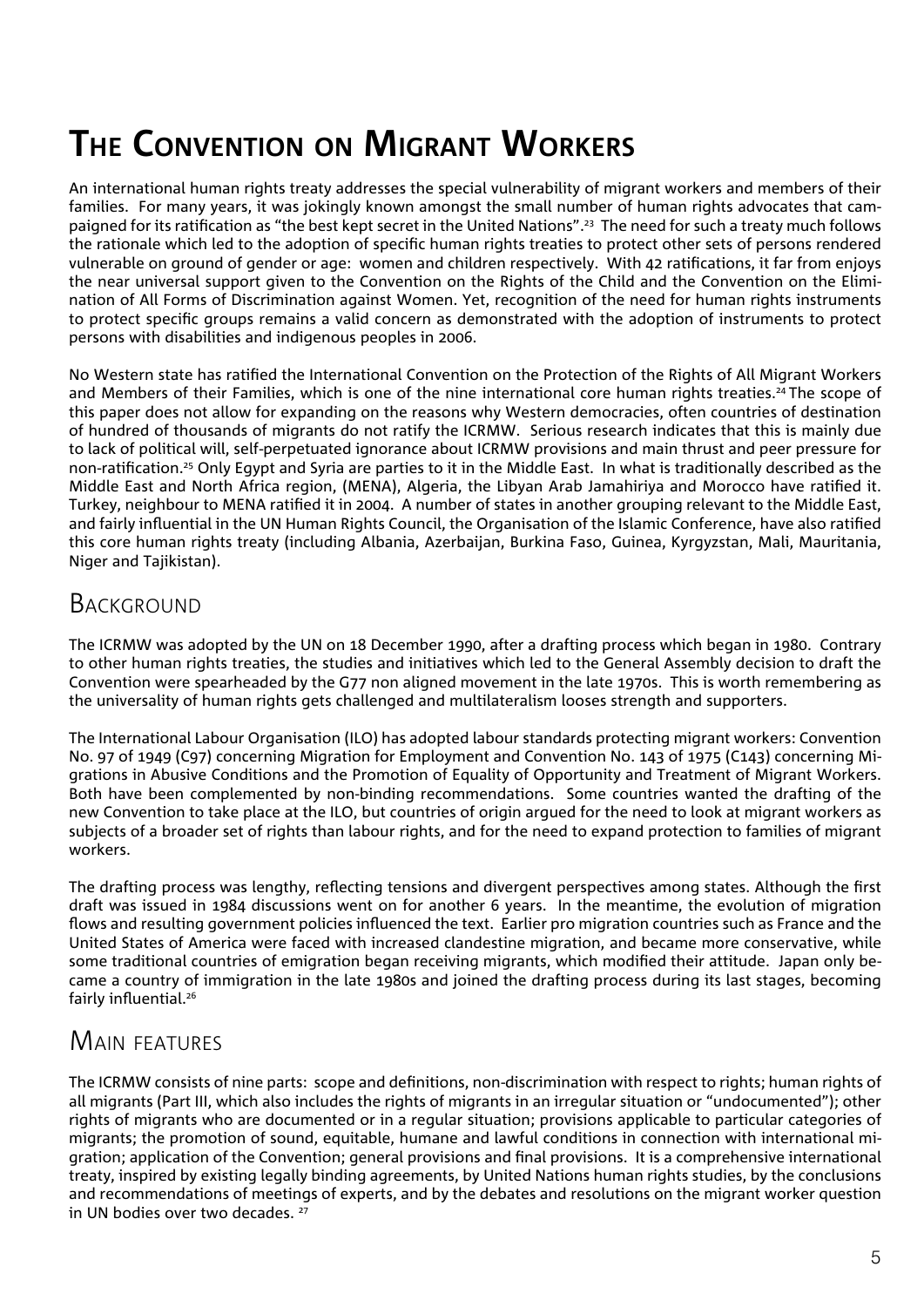- The ICRMW bridges a gap in protection due to the situation of vulnerability in which migrant workers and mem bers of their families frequently find themselves owing, among other things, to their absence from their State of origin and to the difficulties they may encounter arising from their presence in the State of employment - Migrant Workers are viewed as more than labourers or mere economic entities
- The CMW provides, for the first time, an international definition of migrant workers, categories of migrant workers, and members of their families
- Minimum universal human rights standards are guaranteed for all migrant workers, both documented and un documented
- Further rights are extended to documented migrant workers and members of their families, notably in the equality of treatment with nationals of states and in employment in a number of legal, political, economic, so cial and cultural areas.28

#### **THE ICRMW: AN ILLUSTRATION OF ITS RELEVANCE FOR THE MIDDLE EAST**

The ICRMW draws extensively on the International Bill of Human Rights. 29 Most articles on civil and political rights included in Part III of the ICRMW on human rights of all migrants reiterate corresponding articles in the International Covenant on Civil and Political Rights. Corresponding articles on the right to physical and moral integrity and the right to procedural guarantees can be found in the Convention against Torture. Most of them are directly relevant to situations of abuse and human rights violations routinely encountered in the Middle East.

Some rights had not explicitly been articulated in previous human rights instruments as they inherently relate to the protection needs of migrant workers. For instance, it is unlawful for anyone, other than a public official duly authorized by law, to confiscate, destroy or attempt to destroy identity documents, documents authorizing entry or stay, residence or establishment in the national territory or work permits (Art. 21).

M.D. Laminiti, a 26-year-old Sri Lankan national, told AI that she had worked in Kuwait for 18 months without being paid. Her employer informed the police that she was pregnant and she was brought to the deportation centre. She had been there with her baby son for five months when AI spoke to her in July 2004. She wanted to go home but could not do so as her employer had retained her passport and would not provide her with a ticket. It is standard practice for employers in the Gulf Cooperation Council countries to take possession of the passports of domestic workers. This may result in domestic workers being detained at deportation centres for weeks or months, while their paperwork is being completed.

Amnesty International*, Gulf Cooperation Council countries: Women deserve dignity and respect, 2005*

The ICRMW also protects the right of migrants to enter their country of origin. In addition, it includes a small number of civil and political rights specific to the condition of migrant workers, such as the right to have recourse to the protection and assistance of the consular or diplomatic authorities of their state of origin whenever the rights recognized under the ICRMW are impaired (Art. 23), and protection against collective expulsion (Arts. 22 and 56).

The UN Committee on Migrant Workers considered the initial report of Egypt in April 2007.30 Its recommendations demonstrate the usefulness and scope of the ICRMW, addressing both the situation of migrants to Egypt as well as issues relating to the situation of Egyptian migrant workers abroad. It advised that consular services respond more effectively to the need for protection of Egyptian migrant workers and members of their families and, in particular, provide the necessary assistance to those in detention and promptly issue travel documents to all Egyptian migrant workers and members of their families who wished or had to return to Egypt. It also advised Egypt to encourage its embassies and consulates to provide assistance to migrant workers who are subject to a "sponsorship" or kafalah system designed to give the sponsor control over them, and that it endeavour to negotiate with the relevant countries of destination with a view to the system being abolished.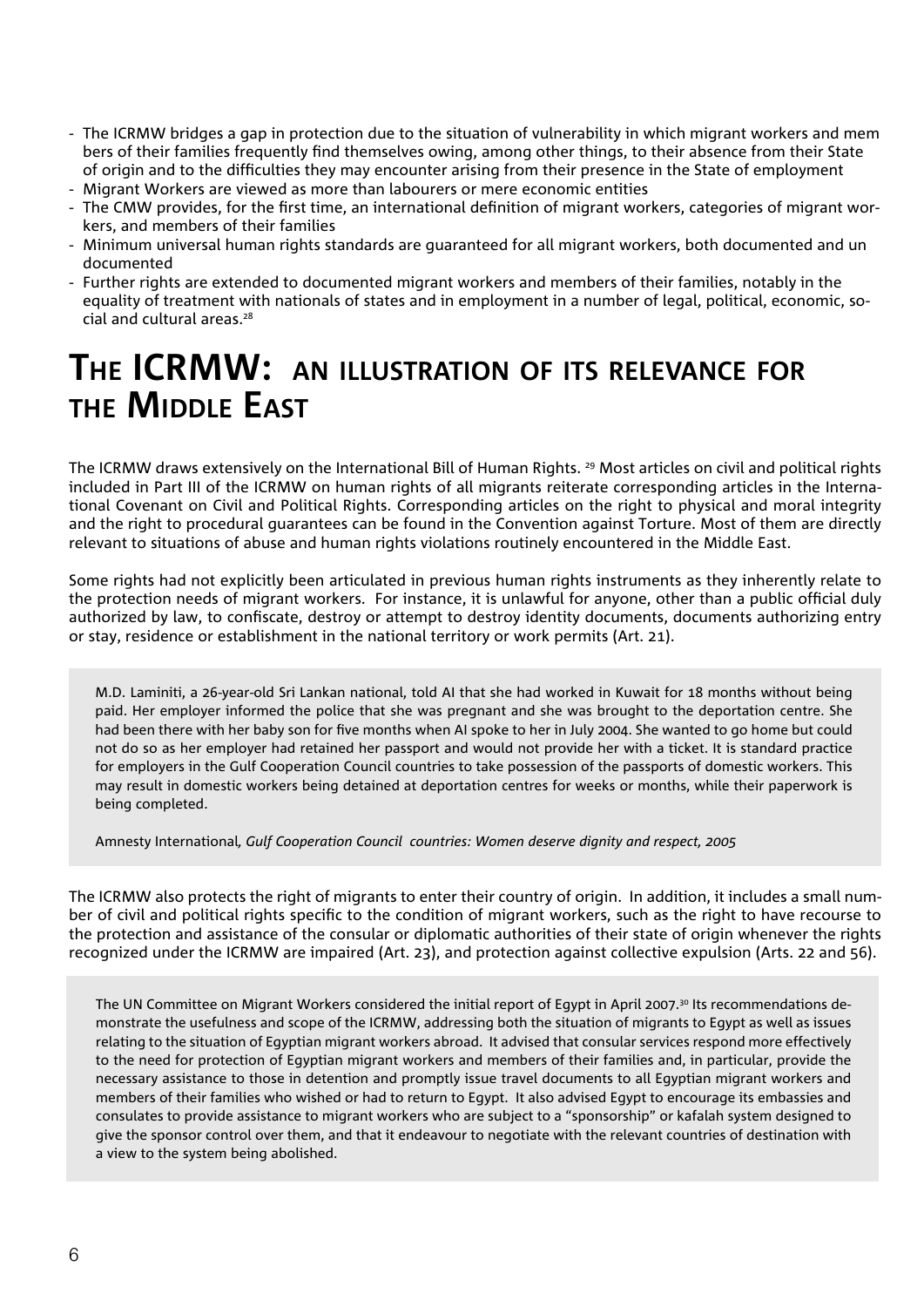**Economic, social and cultural provisions** of the ICRMW are broadly derived from the International Covenant on Economic, Social and Cultural Rights. Here again, more specific provisions have been included in light of the situation of migrant workers. Upon termination of their stay in the state of employment, migrant workers and members of their families shall have the right to transfer their earnings and savings and their personal effects and belongings (Art. 32). In the event of death, States Parties shall facilitate, whenever necessary, the repatriation to the state of origin of the bodies of deceased migrant workers and members of their families (Art. 71). Again, these are directly relevant to the situation of migrant workers in the Middle East.

Domestic workers are dying in Lebanon at a rate of more than one per week. All those involved – from the Lebanese authorities, to the workers' embassies, to the employment agencies, to the employers – need to ask themselves what is driving these women to kill themselves or risk their lives trying to escape from high buildings.

Nadim Houry*, HRW senior researcher* <sup>31</sup>

Among these rights, labour rights are routinely denied to migrant workers. The list of recommendations below provides a clear illustration of the situation faced by many migrants:

Human Rights Watch calls on each candidate [to the June 2009 Parliamentary election in Lebanon] and party to adopt as part of its platform a commitment to:

- Urge the Ministry of Labor to create a labor inspection unit tasked with monitoring working conditions for migrant domestic workers.
- Amend the labor code to provide legal protection for domestic workers equal to that afforded to other workers, including provisions governing hours of work, payment of wages, rest days, paid holidays.
- Reform sponsorship laws that require the consent of the employer to change sponsors. Facilitate transfer of sponsorship by making temporary employment-based visas nonspecific about employer. In addition, grant migrant workers temporary visas (or an alternative to detention) while they have pending legal procedures.
- Enact legislation that sets up a quick and simplified dispute resolution mechanism to settle salary disputes between employers and migrant workers.
- Support efforts to implement judicial oversight of all detention, including that of foreigners, to ensure that no one is detained without legal basis or beyond their sentence.
- Ratify the Convention on the Protection of the Rights of all Migrant workers and Members of their Families.

HRW*, Lebanon's 2009 Parliamentary Elections – A Human Rights Agenda*

The ICRMW recognizes **non-derogable rights**, such as the right to life (Art. 9); protection from torture or cruel, inhuman or degrading treatment or punishment (Art. 10); freedom of thought, conscience and religion (Art. 12); the right to liberty and personal security and protection against arbitrary detention (Art. 16); freedom from slavery, servitude or forced or compulsory labour (Art. 11) and the right to procedural guarantees (Art. 18). All are directly derived from the International Bill of Human Rights. They are included in the core set of rights applicable to both documented and non-documented migrant workers and members of their families.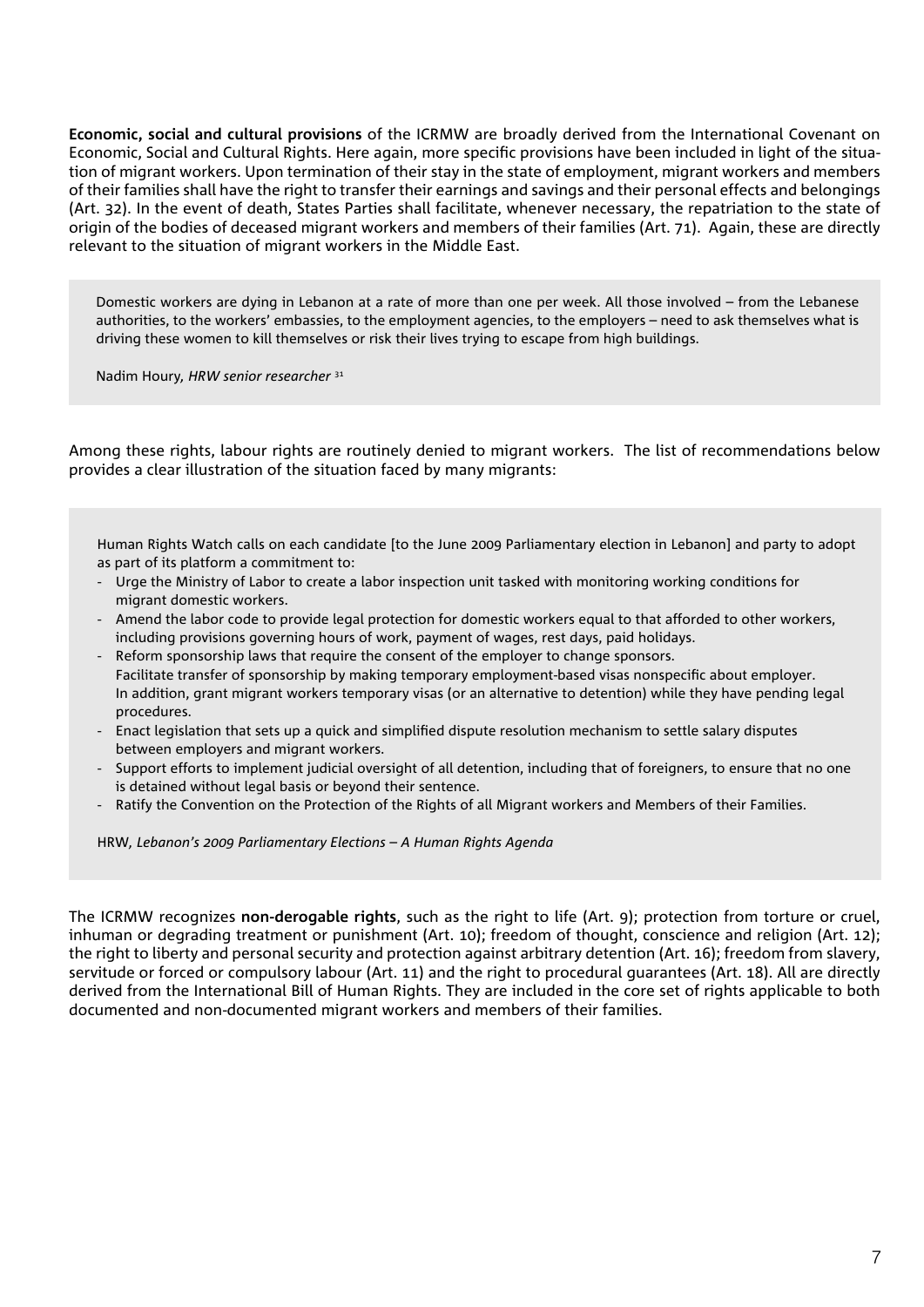Dhaka, May 13. Bangladesh, whose economy depends heavily on remittances from citizens employed abroad, received over 8,000 coffins in the last five years, a report said. Job insecurity, tension at work, poor working conditions and unhealthy food habits have been cited as among the main reasons for the deaths.

The debate over the deaths is on as Prime Minister Sheikh Hasina secured major concessions for Bangladeshi expatriates from Saudi Arabian authorities during her visit earlier this month. Around 44 percent of the Bangladeshi migrant workers who returned home in coffins between January 1 and May 9 this year had died of cardiac arrests in West Asian and Southeast Asian countries, raising serious questions about the living standards of migrant workers in those countries.

Thaindian News*, May 13, 2009*

Not only do working conditions lead to premature and unaccounted death of migrants, but the right to life is also violated with lack of respect for due process of law.

Edirisinghe Jayasooriyage Victor Corea, a migrant worker and a Sri Lankan citizen, was sentenced to death in Saudi Arabia on a charge of theft. According to his family, Mr. Edirisinghe, a married man with two young children who started work in Saudi Arabia in May 1996, had no legal representation at his trial.

Asian Human Rights Commission*, 22 March 2005*

The rights to equality before the courts and to a fair trial by an independent and impartial tribunal established by law (Articles 6 and 7 of the UDHR; Article 14 of the ICCPR) are fundamental human rights that apply to all people. Migrants, whatever their status, are entitled to these rights (Article 18 of the ICRMW). They are indispensable for the protection of other human rights, such as the right to freedom from arbitrary detention, freedom from torture or cruel, inhuman or degrading treatment, the right to life, and the right to freedom of expression.32

Government information also documents abuse:

The Government of Saudi Arabia does not fully comply with the minimum standards for the elimination of trafficking and is not making significant efforts to do so. The government continues to lack adequate anti-trafficking laws, and, despite evidence of widespread trafficking abuses, did not report any criminal prosecutions, convictions, or prison sentences for trafficking crimes committed against foreign domestic workers.

US Department of State, Trafficking in Persons Report 2007, Washington, D.C. June 2008

Relevant reports of human rights violations of migrants illustrate the need for such protection:

The NGO Anti-Slavery International has received regular reports of boys as young as four years old being trafficked and exploited as camel jockeys in the United Arab Emirates (UAE). Reports of the use of child camel jockeys were received from races in March 2005. Traffickers abduct or lure young boys away from their families in South Asia and Africa with promises of well-paid work, education and training. But in reality, the boys are kept in brutal conditions, deprived of food and water to keep them light, and subjected to hazardous work racing at speeds of 40-50km per hour. Children have been seriously injured and some have died both as a result of their treatment and from falls during races. Using child camel jockeys has been illegal in the United Arab Emirates (UAE) since 1980.33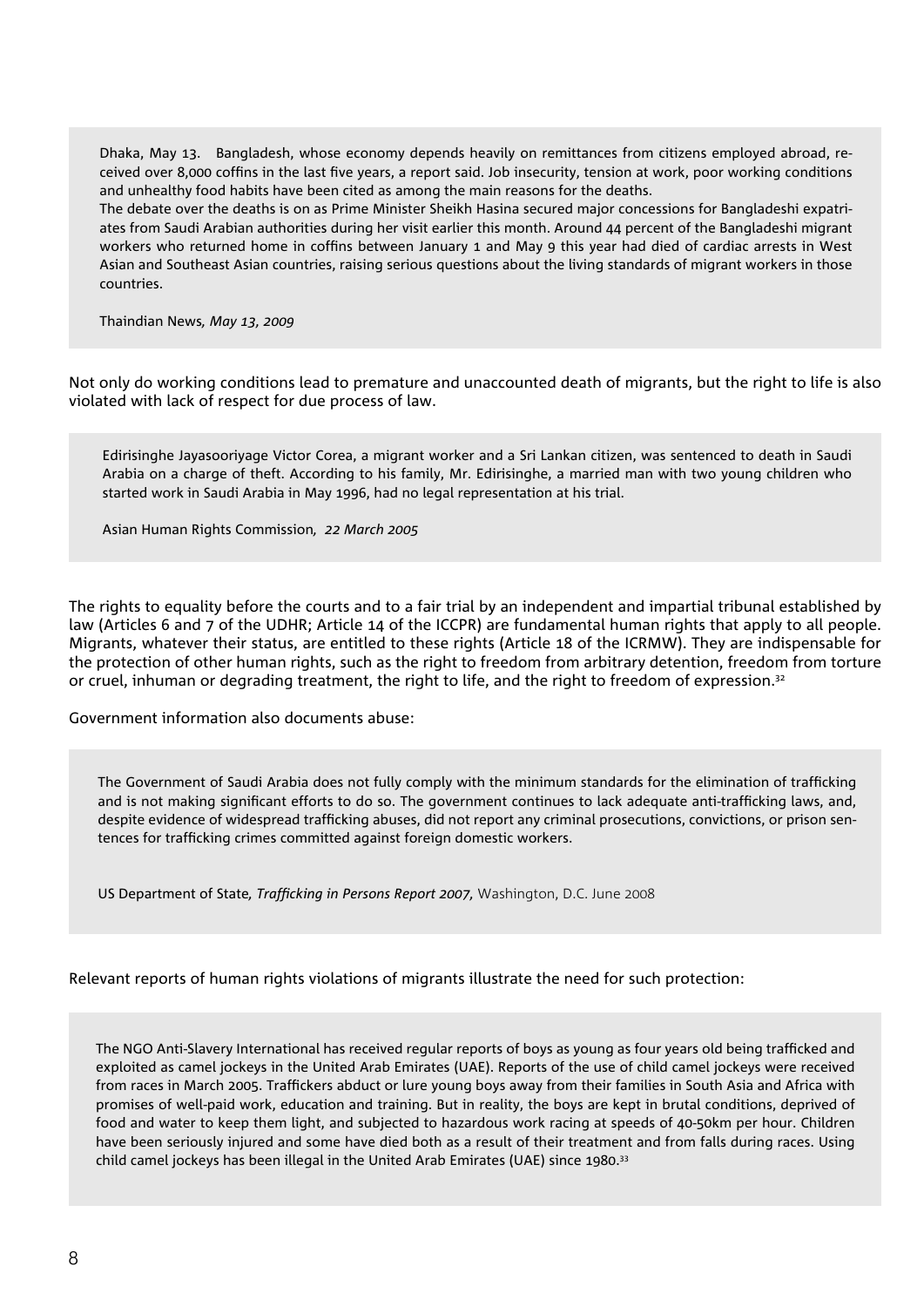UN independent human rights enquiry mechanisms, the thematic "special procedures" also receive allegations of abuse and report on violations of the human rights of migrants in the Middle East:

At the women's prison in Riyadh, out of 1,200 inmates, most were foreign domestic workers from Asia and Africa, with the exception of two dozen Saudi nationals. They had been arrested and convicted either for "moral crimes" (adultery, sexual advances, khelwa - an offence under sharia law of being alone in private with an unrelated member of the other sex) or for offences such as stealing, begging, carrying false documentation, or running away. Frequently, women had been picked up by the police or the CPVPV [Commission for the Promotion of Virtue and the Prevention of Vice] for seemingly innocuous acts, such as being on the street or speaking to someone in a supermarket.

Special Rapporteur on violence against women*, Report on country visit to Saudi Arabia, 2008*

Other UN mechanisms to protect human rights, the independent expert bodies set up to supervise the implementation of core human rights treaties, also known as treaty monitoring bodies (TMB,) often make recommendations on the situation of migrants, based on numerous non-discrimination clauses in respective human rights treaties:

Conclusions are more specific when they address more developed countries as this mirrors the level of detail in country reports. There is also a difference in the issues raised according to regions, depending on the level of protection generally given to migrants. TMB conclusions will usually argue for application of relevant treaty provisions to undocumented migrants in European countries, whereas in the Middle East for instance, conclusions recommend a more general and basic protection for legally residing migrants.

December18*, The UN Treaty Monitoring Bodies and Migrant Workers: a Samizdat, 2007*

**Migrant workers in a regular situation** have access to specific rights such as the right to be fully informed by their states of origin and employment about conditions applicable to their admission and concerning their stay and the remunerated activities in which they may engage (Art. 37); they can form trade unions (Art. 40); they can participate in public affairs of their state of origin and vote or be elected at elections of that state (Art. 41); and – to some extent – may enjoy political rights in the state of employment (Art. 42). They enjoy the same opportunities and treatment as nationals in relation to various economic and social services (Art. 43).

Qatar nationals have free access to a government-supported health care system while noncitizens must generally pay for services. The labor law stipulates that employers must provide health care for their workers and improves care for expatriates, although these relatively new regulations are not often carried out in practice.

Freedom House*, 2009 Gulf Edition, Women Rights in the Middle East and North Africa*

States shall take appropriate measures to ensure the protection of the unity of the families of migrant workers. States Parties may facilitate family reunification according to Article 44. Documented migrants can choose their remunerated activity (Art. 49) and must enjoy the same protection as nationals against dismissals, and are entitled to similar unemployment benefits (Art. 54). Finally, they enjoy guarantees against expulsion (Art. 56).

A key point that emerges […] is that human movement can be associated with tradeoffs—people may gain in some and lose in other dimensions of freedom. Millions of Asian and Middle Eastern workers in the GCC states accept severe limitations on their rights as a condition for permission to work. They earn higher pay than at home, but cannot be with their families, obtain permanent residence or change employers. Many cannot even leave, as their passports are confiscated on entry. For many people around the world the decision to move involves leaving their children behind.

UNDP*, Human Development Report 2009, Overcoming barriers: Human mobility and development*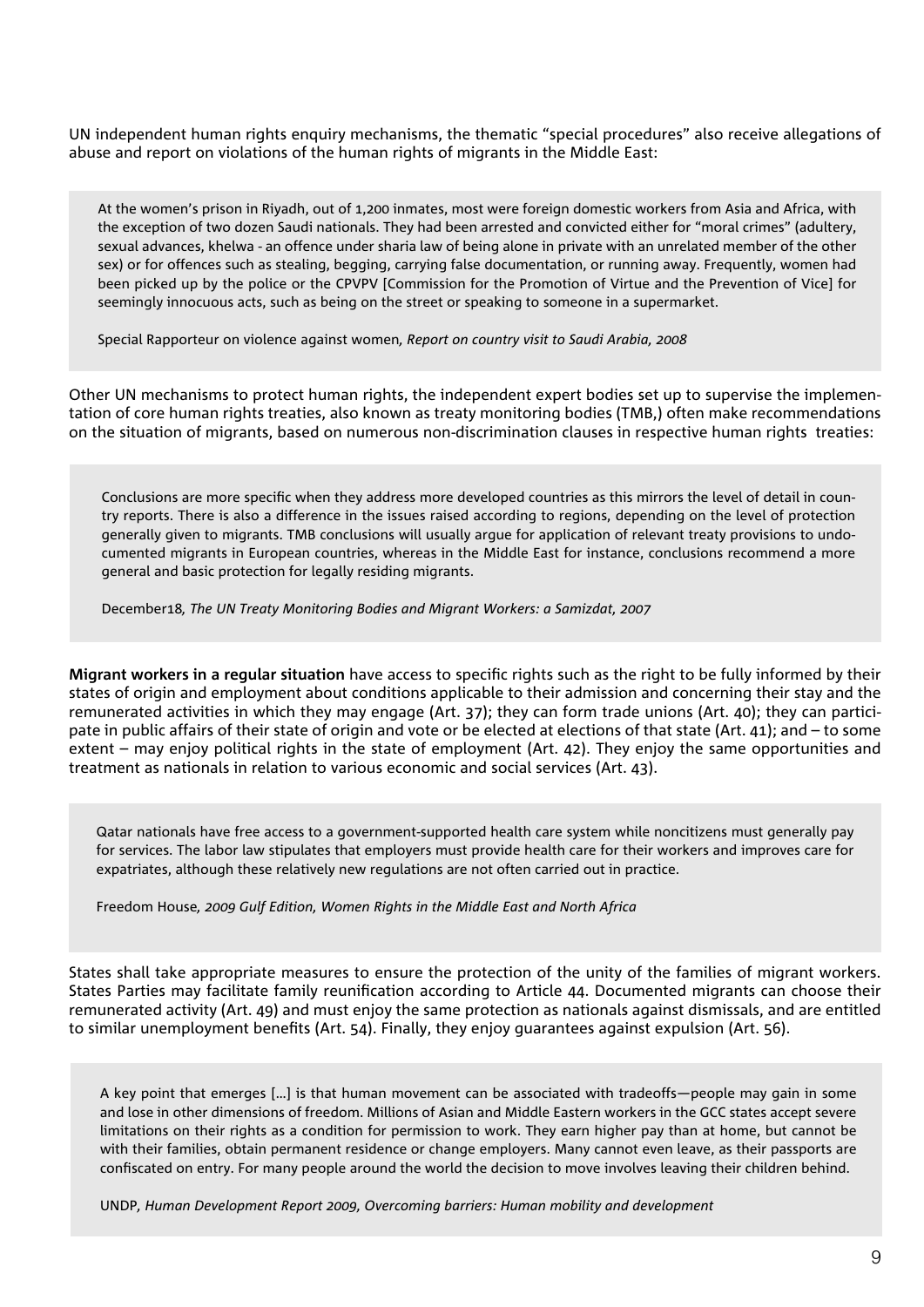As a rule, migrant workers to the Middle East are mostly hired through overseas labour agencies as contract labour for fixed terms and have to leave their families behind. Thus most of them are in regular situations (except situations of "runaway" migrants, or migrants trafficked into the Middle East). This, however, does not quarantee that their rights will be respected, in stark contrast to situations in industrialised countries where the most vulnerable migrants are undocumented.

Even when he succeeded, with the help of the people from Kay La'Oved, to file a complaint against Richard [a manpower agent in Kerala, India, with ties to an employment agency in Israel] and bring about his arrest, his own situation did not change for the better. Since he does not speak English, and certainly not Hebrew, all his requests for work at home healthcare agencies were turned down, while his work permit does not allow him to work legally at any other job. […] It turns out that there are thousands like them, who were brought to Israel fraudulently, after paying thousands of dollars in their homelands in brokerage fees. Upon their arrival in Israel they quickly discover that it was a fraud. No one is waiting to welcome them at the airport, or they are abandoned on the road after handing over the money. The representatives of the employment agencies in Israel refuse responsibility for them. Their sole purpose in bringing them to Israel, as they learn, is not work but rather exploitation.

Zeruya Shalev*, The Man with no rights, Haaretz.com, 11 June 2009*

**Migrant women** are protected from discrimination in the application of the ICRMW, which uses inclusive language. Article 1 states that "the present Convention is applicable, except otherwise provided hereafter, to all migrant workers and members of their families without distinction of any kind such as sex..." Article 2 (1) defines a "migrant worker" as "a person who is to be engaged, is engaged or has been engaged in a remunerated activity in a state of which he or she is not a national."

A 2006 survey of 600 domestic workers in Lebanon conducted by Dr. Ray Jureidini, of the American University in Cairo, found 31 percent of the women saying that their employers did not allow them to leave the home. Many domestic workers who find themselves locked up in Lebanon attempt to escape through balconies or windows. Since January 2007, Human Rights Watch has compiled 24 cases of domestic workers who died as a result of falling from a high-story building. In eight additional cases, the worker injured herself but survived the fall.

However, a major omission in the ICRMW is the lack of provisions addressing the specific problems faced by migrant women; to a certain extent, this also applies to youth.

Women and men performing the same type of work within the private sector must be paid equal wages under Article 27 of the labor law; similar protections exist in the public sector as well. If a woman feels that she has been discriminated against, she may file a complaint directly with the administrative court or MOSAL. However, MOSAL [Ministry of Social Affairs and Labor] lacks qualified staff to handle and investigate discrimination cases, and it has been swamped by a deluge of complaints that has rendered its work almost ineffectual. In 2007 alone, MOSAL received 14,840 complaints from expatriate workers, all related to unpaid wages and benefits. To date, 42 percent of these complaints remain unresolved. Although the penal code generally addresses harassment, no laws specifically protect women from sexual harassment in the workplace despite the urgent need for such legislation, particularly among foreign women and domestic workers.

Freedom House*, 2009 Gulf Edition, Women Rights in the Middle East and North Africa*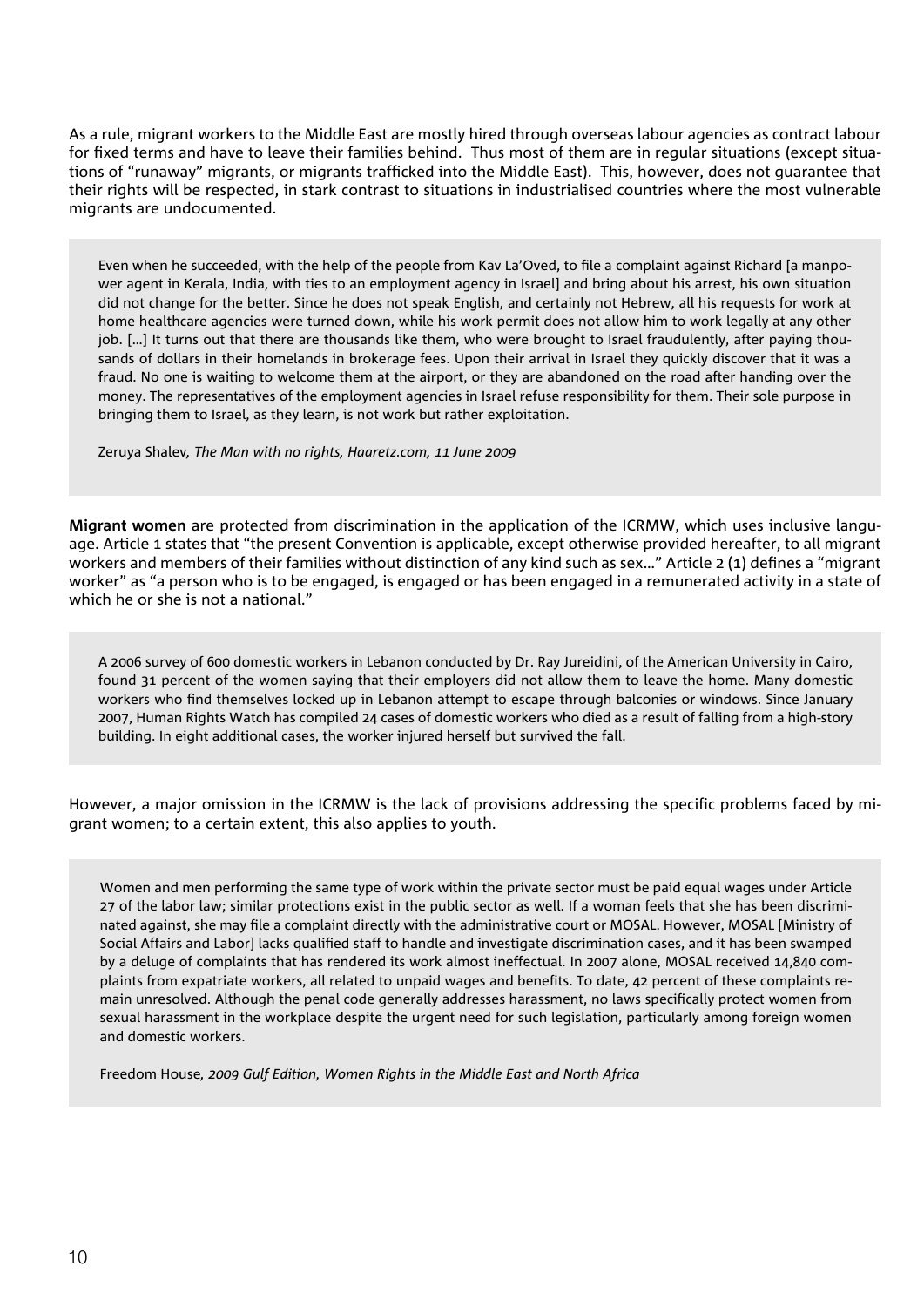#### **IMPLEMENTATION OF THE CONVENTION IN THE MIDDLE EAST**

International human rights treaties are supervised by bodies made of independent experts. The Committee on Migrant Workers monitors the implementation of the ICRMW. Its dialogue with representatives of Egypt and Syria who presented their initial reports on implementation of the ICRMW at the national level demonstrates how relevant and useful this treaty is for the Middle East.

The Committee considered the initial report of Egypt in April 2007.34 As quoted above, it made recommendations which demonstrate the usefulness and scope of the ICRMW, addressing both the situation of migrants to Egypt as well as issues relating to the situation of Egyptian migrant workers abroad. It advised that consular services respond more effectively to the need for protection of Egyptian migrant workers and members of their families and, in particular, provide the necessary assistance to those in detention and promptly issue travel documents to all Egyptian migrant workers and members of their families who wished or had to return to Egypt. It also advised Egypt to encourage its embassies and consulates to provide assistance to migrant workers who are subject to a "sponsorship" or kafalah system designed to give the sponsor control over them, and that it endeavour to negotiate with the relevant countries of destination in order to abolish the system.

Concerning migrant workers to Egypt, very practical recommendations were made that, if implemented, would considerably improve the situation of migrants. Their broad spectrum shows that drafters of the ICRMW were well inspired to craft an instrument that also covers the human rights of family members. The situation of women and children is extremely dependent on conditions meted out to male migrants. (It is worth noting here that large number of women migrate from Asia to the Middle East, leaving their children and husbands behind, a separation that puts an added strain on their lives and wellbeing and often puts children at risk).

Recommendations to Eqypt included training for all officials and judicial personnel working in the area of migration, in particular police and border personnel; legislation and practice; non-discrimination; the right to file complaints and have access to redress mechanisms; that passports be issued to all women without the permission of any third party; equal treatment in respect of remuneration and conditions of work and employment; the right to a name for children and registration at birth; access to schools; migrant domestic workers; and that it needs to adopt specific anti-trafficking legislation.

The Committee considered the initial report of the Syrian Arab Republic in April 2008. The Committee noted the State party's recent efforts to improve the situation of non-Arab migrant workers with regard to the enjoyment of some of their rights.

It recommended that Syria ensure equal access to information concerning their rights under the ICRMW to both Arab and non-Arab migrants; consider policies under which the detention of migrant workers in an irregular situation would generally be envisaged only as a measure of last resort and that, in all circumstances, necessary law enforcement measures, including deportation, would be carried out with respect for due process; provide adequate training to all judicial personnel and law enforcement officials on respect for human rights and non-discrimination on ethnic or racial grounds and on the rules of due process in connection with detention and deportation; ensure that private employers comply with the rule that the passports of migrant workers may not be withheld for any reason; and reconsider its current policy of limiting the amount of remittances allowed to be made by migrant workers in the Syrian Arab Republic. Finally the Committee recommended the adoption of the draft law on trafficking in persons."<sup>35</sup>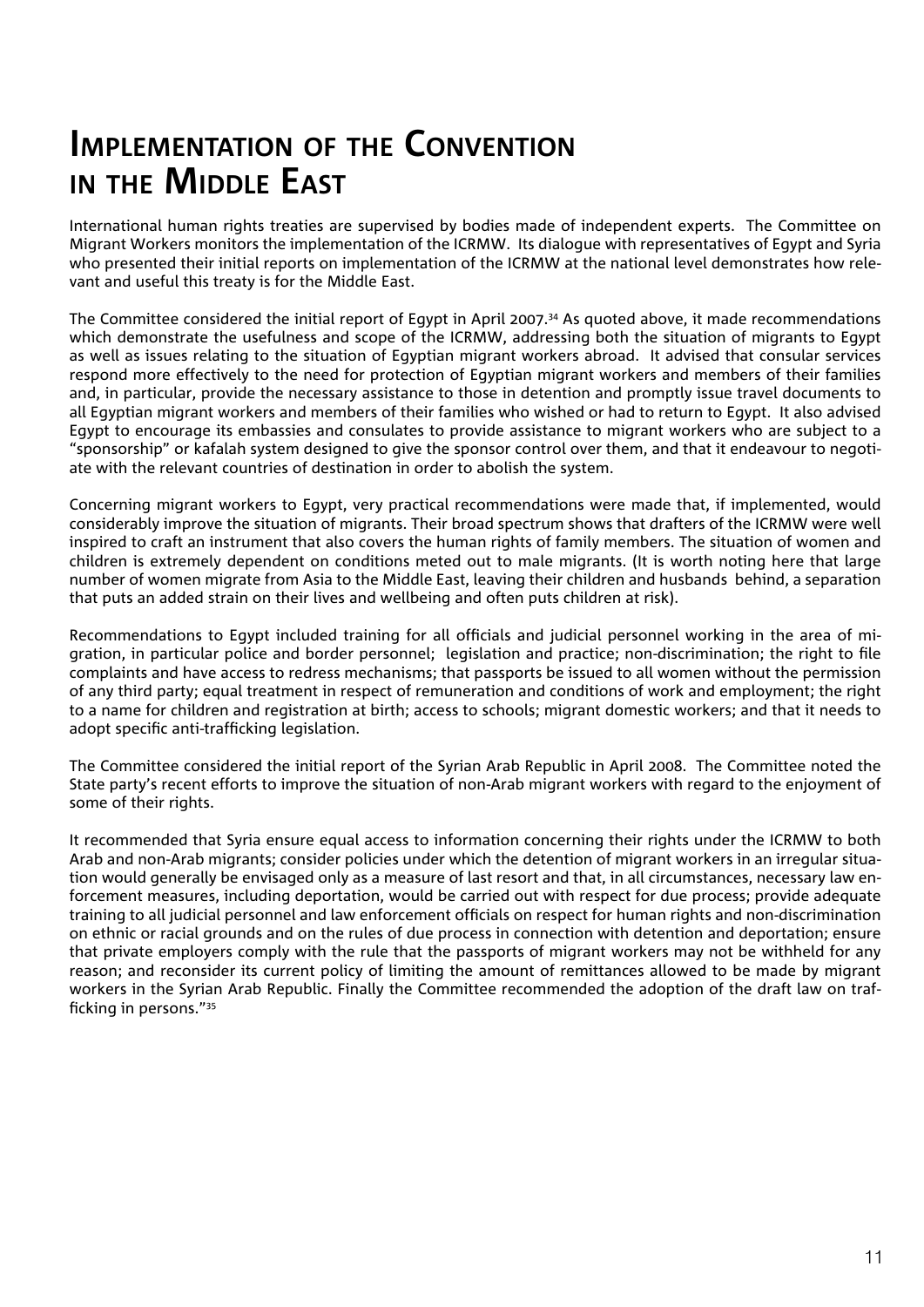The Committee's oversight exercise is an excellent illustration of the relevance of the ICRMW to the situation of migrant workers in the Middle East. But even when states do not ratify the Convention, it can have an impact. For instance, a 2006 visit by the UN Special Rapporteur on human trafficking to Bahrain, Oman and Qatar identified many abusive practices, including confiscation of passports and other identity documents, restrictions on freedom of movement, denial of leave, non-payment of wages and overtime work and long working hours. Without a clear definition of these acts in the ICRMW (and other core international human rights treaties), the Rapporteur would have been on less solid ground to characterize these abuses. She did recommend that the countries ratify the Convention, as well as the relevant ILO instruments, in order to prevent recurring violations.36

The broad array of thematic independent enquiry mechanisms created by the former UN Commission on Human Rights - the "special procedures"- which now report to the Human Rights Council, also base their work on instruments such as the Convention, and regularly use some of its provisions for leverage.

The Special Rapporteur on human trafficking visited Lebanon in 2005 and made requests for visits to Kuwait, Saudi Arabia and the United Arab Emirates, but these are still pending. The Special Rapporteur on the human rights of migrants requested to visit Bahrain. Saudi Arabia did accede to a request by the Special Rapporteur on violence against women for a visit which took place in early 2008. In her report, she noted that recognition of violence against domestic migrant workers continued to be problematic among the population as well as the authorities. She recommended that Saudi Arabia ratify the two International Covenants and the ICRMW. She also recommended that the general reservation to the Convention on the Elimination of All Forms of Discrimination against Women be lifted. This last series of recommendations hits the nail on its head.

A recent addition in the United Nations human rights toolbox, the Universal Periodic Review adopted by the Human Rights Council, has provided a venue for questions by UN member states on the protection of the rights of migrant workers. Jordan, Saudi Arabia and the UAE have already been reviewed. They received many specific recommendations and the UAE were asked to ratify the Convention.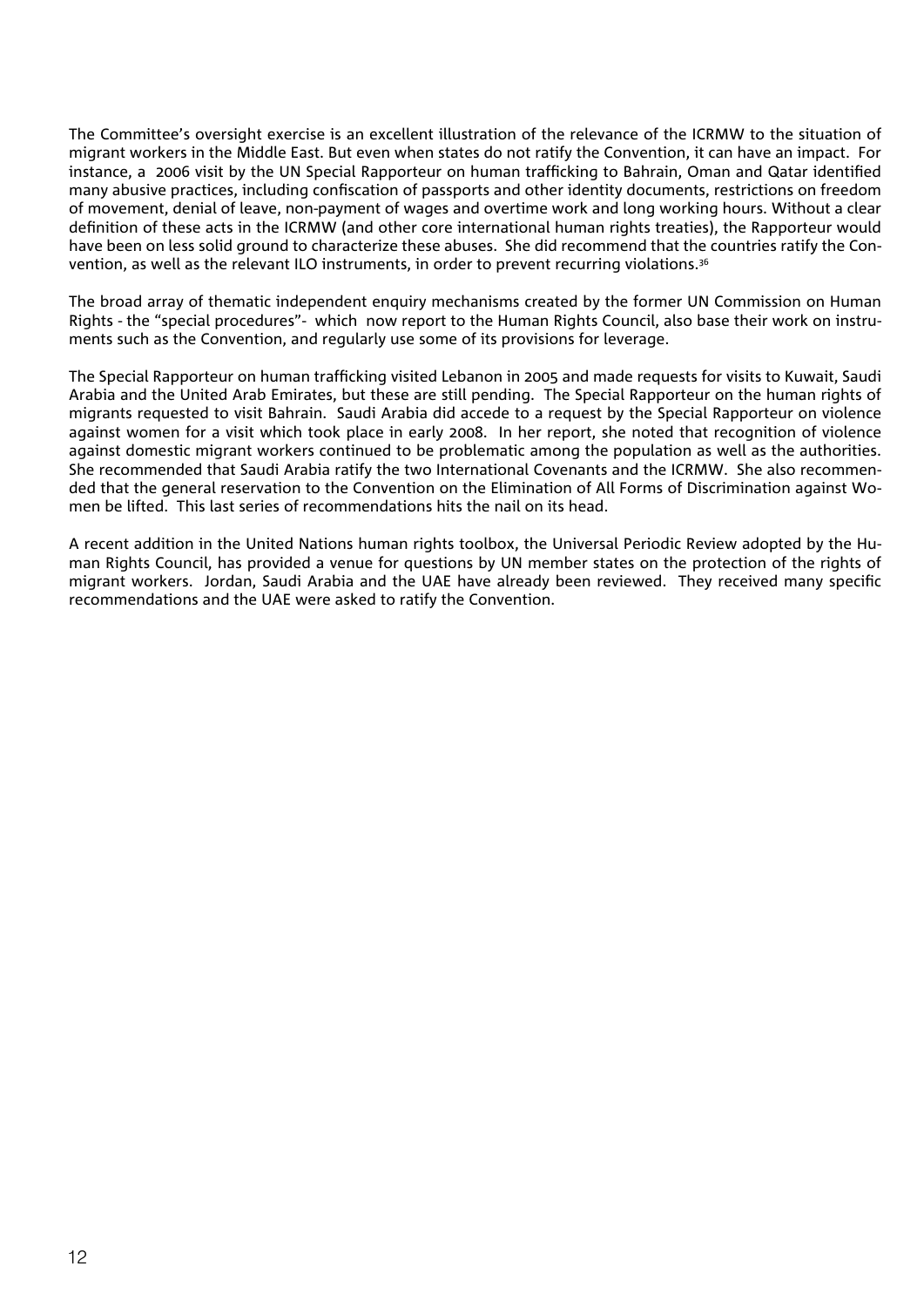#### **TAKING THE RISK TO PROTECT MIGRANT WORKERS : A NORTH-SOUTH PARADOX**

Even though provisions of international human rights and labour standards can be invoked in dialogue with governments by UN mechanisms or in bilateral governmental discussions, ratification of relevant standards remains the cornerstone of a solid and lasting protection system for migrant workers. Some of the worst abuses of migrant workers occur in the Middle East, in particular in the Gulf States and numerous efforts have been made to encourage governments in the region to ratify the Convention.

The scope of this paper does not allow for looking at some of the flows and weaknesses of the ICRMW.<sup>37</sup> Aside from the relatively low level of ratification of human rights treaties as a whole, human rights defenders face another difficulty when trying to advocate for ratification of the ICRMW.

Ratification campaigns for the Convention on Migrant Workers in the Middle East have limited clout when Western States themselves do not ratify it. What better (or rather worse) example of double standards in the use of human rights norms and tools? It is extremely unhelpful that countries which saw the need for and supported the creation of the United Nations; actively drafted the Universal Declaration of Human Rights and treaties that fleshed it out; and supported the creation of a whole array of UN independent enquiry mechanisms stop short of upholding the one instrument that protects the human rights of migrant workers. NGOs have argued that the lack of ratification of the ICRMW by Western states has been instrumental in the perception of double standards in human rights issues.

This instrument would help them protect non-citizens who often are victims of racism, xenophobia, labour exploitation and other abuse in many industrialized countries. In this respect it is encouraging that the High Commissioner for Human Rights Navanethem Pillay, announced in September 2009 that promoting a human rights based approach to migration would be one of the priorities of her office for 2010-2011.

As mentioned in the introduction, serious research indicates that obstacles to the ratification of the Convention in Western countries are chiefly of a political nature<sup>38</sup>. If scores of countries in the South with serious problems with the rule of law, impunity, abuse and torture have come forth over the years and ratified the Convention against Torture, the North could easily ratify the ICRMW. Western host governments often object to ICRMW provisions on rights enjoyed by all migrants, including those in irregular situation (undocumented migrant workers). These provisions, however, largely come from non-discrimination clauses in other human rights treaties long ratified by Western countries or relate to customary humanitarian and emergency practices.

In the meantime, Western companies, universities and museums risk adding to the plight of migrant workers in the Gulf Countries. They race to set foot on far away shores and invest in the construction of beautiful buildings in the deserts of the Arabic Peninsula, at the expense of modern slaves: third millennium migrant construction workers, overwhelmingly men from South Asia, many of them illiterate and from impoverished rural communities. Institutional and government supporters of the new Louvre and the new Guggenheim should be reminded that the pyramids also were the invisible tombs of thousands of poor peasants forcibly enrolled for their construction. But for this, they need the commitment of governments: their own, those of countries of origin and those in the region to protect the human rights of migrant workers.

### **CONCLUSION**

As demonstrated in this paper, documented evidence of the type and extensive scope of violations routinely suffered by millions of migrants in the Middle East make corresponding provisions in the ICRMW particularly relevant for the region. This treaty provides a unique catalogue of rights for a population rendered particularly vulnerable as it takes up employment away from home.

It is a tool for improvement of the situation by countries that have ratified it and can thus benefit from constructive dialogue with the supervisory body for the Convention. The International Community just celebrated the 20th Anniversary of the Convention on the Rights of the Child. Scores of conferences and publications emphasizing how pivotal these treaties have been to help governments and institutions who now view children as subject of rights and have adapted their legislation, policies and practice to implement gender justice. The ICRMW celebrates its 20th anniversary in 2010: migrant workers in the Middle East also have a right to be effectively protected.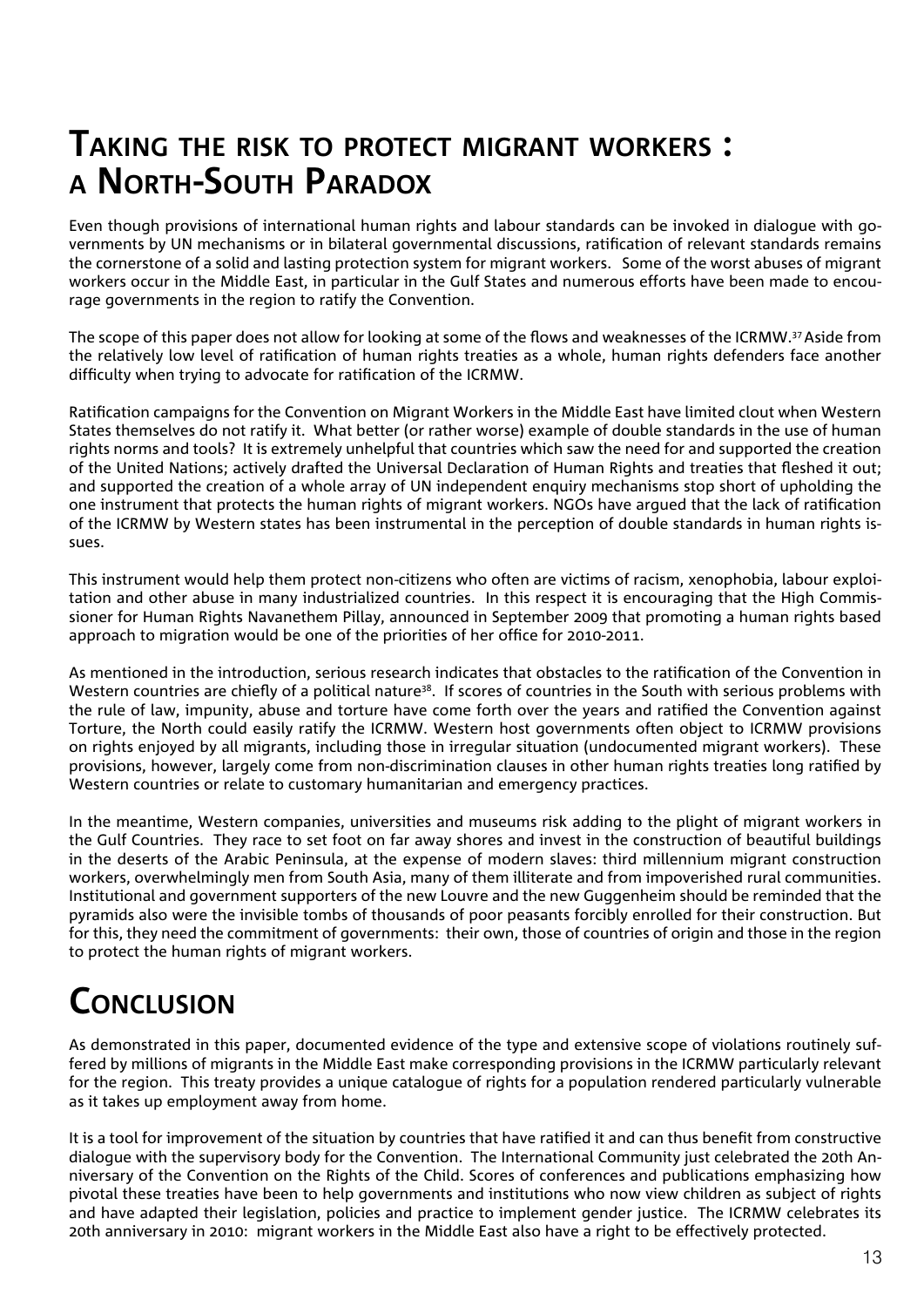#### **ANNEX I: MIGRANTS IN THE MIDDLE EAST: STATISTICS**

| Country or area                                                           | <b>Total</b><br>Population<br>(thousands) | <b>Migrant stock</b>         |                             | <b>Number of</b>           |
|---------------------------------------------------------------------------|-------------------------------------------|------------------------------|-----------------------------|----------------------------|
|                                                                           |                                           | <b>Number</b><br>(thousands) | Percentage<br>of population | refugees a/<br>(thousands) |
|                                                                           | 2005                                      | 2005                         |                             | 2004                       |
|                                                                           | (1)                                       | (2)                          | (3)                         | (4)                        |
| World                                                                     | 6 464750                                  | 190634                       | 2,9                         | 13 469                     |
| <b>Bahrain</b>                                                            | 727                                       | 295                          | 40,7                        | $\ddotsc$                  |
| <b>Cyprus</b>                                                             | 835                                       | 116                          | 13,9                        | $\mathbf{1}$               |
| Egypt                                                                     | 74 033                                    | 166                          | 0,2                         | 90                         |
| Iraq                                                                      | 28 807                                    | 28                           | 0,1                         | 46                         |
| <b>Israel</b>                                                             | 6725                                      | 2 6 6 1                      | 39,6                        | $\mathbf{1}$               |
| Jordan                                                                    | 5703                                      | 2 2 2 5                      | 39,0                        | 1778                       |
| <b>Kuwait</b>                                                             | 2 6 8 7                                   | 1669                         | 62,1                        | $\overline{2}$             |
| Lebanon                                                                   | 3 5 7 7                                   | 657                          | 18,4                        | 401                        |
| <b>Occupied Palestinian Territory</b>                                     | 3702                                      | 1680                         | 45,4                        | 1635                       |
| Oman                                                                      | 2 5 6 7                                   | 628                          | 24,4                        | 0                          |
| Qatar                                                                     | 813                                       | 637                          | 78,3                        | 0                          |
| Saudi Arabia                                                              | 24 573                                    | 6 3 6 1                      | 25,9                        | 241                        |
| Syrian Arab Republic 19 043                                               | 19043                                     | 985                          | 5,2                         | 437                        |
| <b>Turkey</b>                                                             | 73 193                                    | 1 3 2 8                      | 1,8                         | 3                          |
| <b>United Arab Emirates</b>                                               | 4 4 9 6                                   | 3 2 1 2                      | 71,4                        | 0                          |
| Yemen                                                                     | 20 975                                    | 265                          | 1,3                         | 66                         |
| <b>Total Middle East</b>                                                  | 272 455                                   | 22 913                       |                             |                            |
| Source: UN Department of Economic and Social Affairs, Population Division |                                           |                              |                             |                            |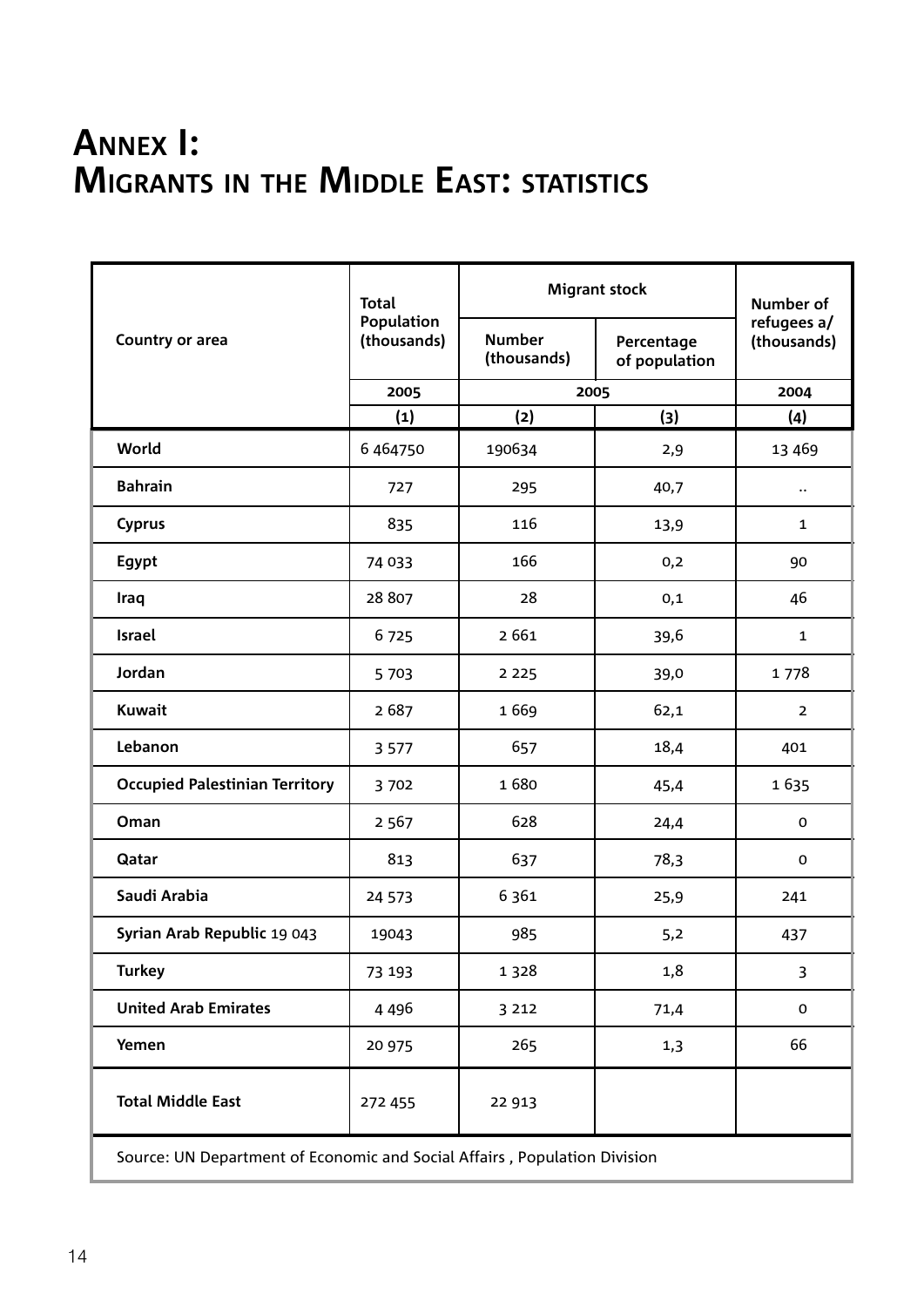#### **FOOTNOTES**

 $^{\rm 1}$  "Because of the effect of the disintegration of major States, there is an unavoidable discontinuity in the global estimates. Between 1980 and 1990, the estimated number of international migrants increases by 56 million, rising from 99 million to 155 million. Yet 27 million of that increase stems from the reclassification of persons who had moved inside the USSR before 1990 as internal migrants and who became international migrants at the time of disintegration without moving at that time. This discontinuity needs to be taken into account in analyzing trends derived from the accompanying estimates. In 2005, international migrants constituted nearly 3 per cent of the world's population, up from 2.9 per cent in 1990. But between 1960 and 1980 the share of international migrants had been declining, dropping from 2.5 per cent in 1960 to 2.2 per cent in 1970 and 1980. The sharp increase between 1980 and 1990 owes much to the effects of the disintegration of the USSR."

 United Nations, Department of Economic and Social Affairs, Population Division, Trends in Total Migrant Stocks: the 2005 Revision,

2 Human Rights Watch, UPR Submission, United Arab Emirates July 2008

3 United Nations Relief and Works Agency , June 2009

<sup>4</sup> United Nations High Commissioner for Refugees, Sub-Regional Operations Profiles – Middle East

5 Economic and Social Commission for Western Asia (ESCWA), International Migration and Development in the Arab States, United Nations, 2007

6 Egypt, Iraq, Jordan, Lebanon, the Occupied Palestinian territories, Syria and Yemen

7 Bahrain, Kuwait, Oman, Qatar, Saudi Arabia and the United Arab Emirates

<sup>8</sup> Migration Policy Institute (MPI), Country Profiles, Israel: balancing demographics in the Jewish State

<sup>9</sup> ESCWA, Ibid.

<sup>10</sup> MPI, Ibid.

<sup>11</sup> International Organisation for Migration, World Migration 2008, Middle East

12 Andrew Kureth, When an expat is an immigrant, Journal of Polish American Affairs, 20 August 2007

13 Marinette Matthey, Catégories d'étrangers.«Expats», «Secondos» ou migrants? in Terra Cognita 3/2008 - Identités - Identità, Revue Suisse de la migration et de l'intégration, Confédération Suisse,

<sup>14</sup> The author contacted the UN Population Division and the Migration Policy Institute for such data in 2004/2005 and was told that this type of data was not collected.

<sup>15</sup> BBC News website, Brits Abroad, Source: Institute for Public Policy Research

<sup>16</sup> the Bureau of Consular Affairs, Americans Registered Abroad By Post, Overseas Digest, July 1999

17 World Bank, Migration and Development Brief 9, March 2009

<sup>18</sup> HSBC Bank International, Expat Explorer Survey 2009, Report One: Expat Economics

<sup>19</sup> Afghanistan, Bangladesh, China, India, Indonesia, Nepal, Pakistan, the Philippines, Sri Lanka, Thailand and Vietnam. See Colombo Process website.

20 Ray Jureidini, Migrant Workers and Xenophobia in the Middle East, UNRISD, 2003

<sup>21</sup> International Labour Office The cost of coercion, Global Report under the follow-up to the ILO Declaration on Fundamental Principles and Rights at Work 2009

<sup>22</sup> Human Rights Watch, Middle East: Move Quickly on Labor Reforms for Migrant Women, 2008

<sup>23</sup> The term was coined by Catholic scholar Graziano Battistella, who participated in the drafting of the Convention for the Holy See and carried out extensive research on migration in Asia

<sup>24</sup> The International Convention on the Elimination of All Forms of Racial Discrimination (1965, entered into force in 1969); the International Covenant on Civil and Political (1966, entered into force in 1976); the International Covenant on Economic, Social and Cultural (1966, entered into force in 1976); the Convention on the Elimination of All Forms of Discrimination against Women (1979, entered into force in 1981); the Convention against Torture and Other Cruel, Inhuman or Degrading Treatment or Punishment (1984, entered into force in 1987); the Convention on the Rights of the Child (1989, entered into force in 1990); the International Convention on the Protection of the Rights of All Migrant Workers and Members of Their Families (1990, entered into force in 2003); The Convention on the Rights of Persons with Disabilities (2006, entered into force in 2008) and the International Convention for the Protection of All Persons from Enforced Disappearance (2006, not yet into force) <sup>25</sup> UNESCO, Country Reports on the Ratification of the UN Migration Convention: UNESCO Publications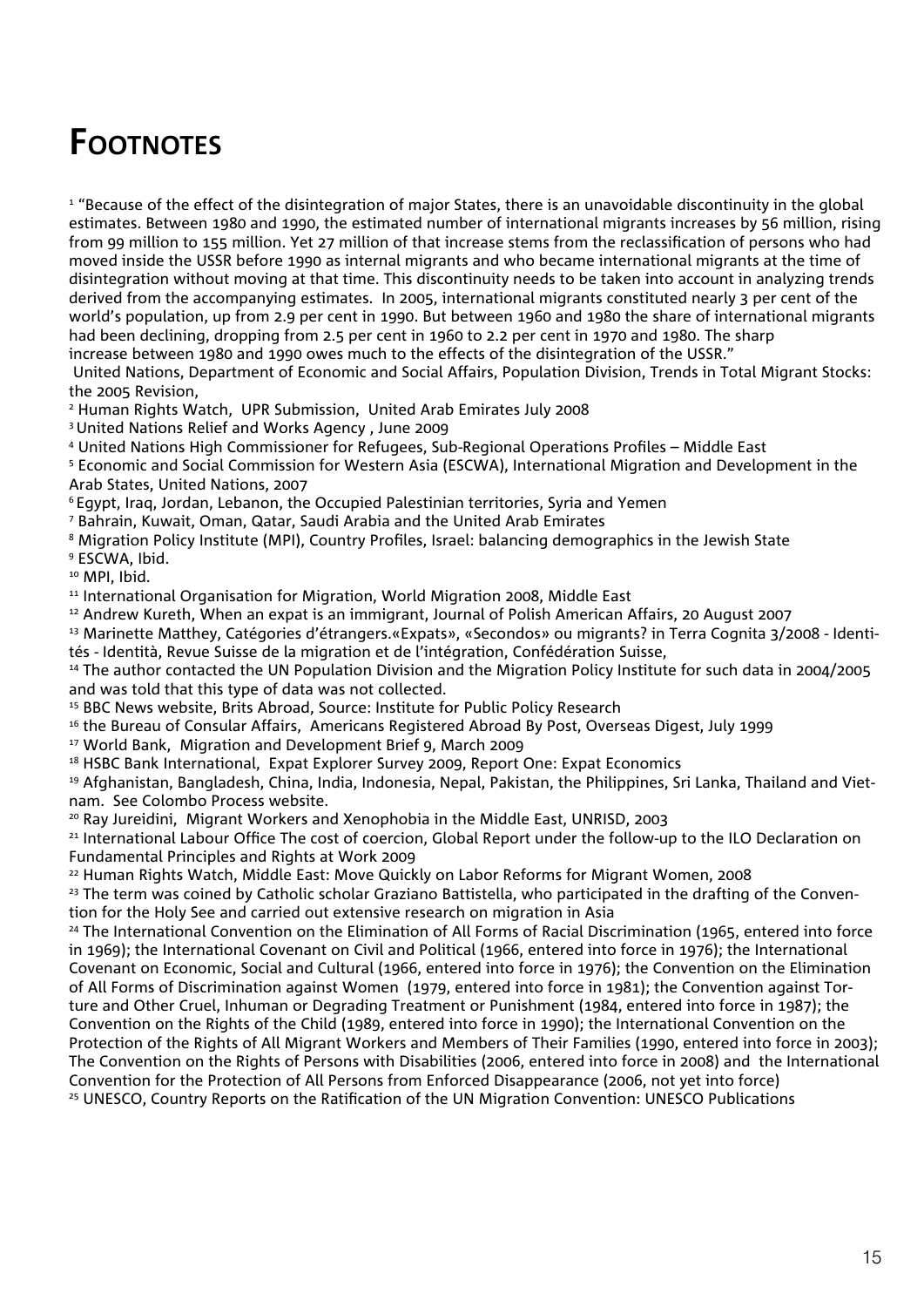<sup>26</sup> Graziano Battistela, "La naissance d'une Convention: les difficiles relations entre migrations et droits de l'homme", in Hommes & Migrations, No 1271, January-February 2008,

<sup>27</sup> Office of the United Nations High Commissioner for Human Rights, Fact-Sheet No 24 (Rev.1), The International Convention on Migrant Workers and its Committee, 2005

<sup>28</sup> December 18, International NGO Platform on the Migrant Workers' Convention, A Guide for Non-Governmental Organisations on the Implementation of the UN Migrant Workers' Convention, Updated, 2007

<sup>29</sup> This section elaborates upon: Mariette Grange, Strengthening Protection of Migrant Workers and their Families with International Human Rights Treaties – A do-it-yourself Kit, International Catholic Migration Commission, 2006

<sup>30</sup> Report of the Secretary-General, Protection of Migrants, Sixty-second session, General Assembly, 2007

31 Human Rights Watch, Lebanon: Migrant Domestic Workers Dying Every Week, August 2008

 $32$  Amnesty International, Living in the Shadows – A primer on the human rights of migrants, 2006 33 Anti-Slavery International, Trafficking and forced labour of children in the Gulf region, submission to the UN Commission on Human Rights, Working Group on Contemporary Forms of Slavery, Geneva, 6-10 June 2005

34 Report of the Secretary-General, Protection of Migrants, Sixty-second session, General Assembly, 2007

35 Report of the Secretary-General, Protection of Migrants, Sixty-Third session of the General Assembly, 2008 36 Report of the Special Rapporteur on trafficking in persons, especially women and children, Sigma Huda Mission to Bahrain, Oman and Qatar , April 2007

<sup>37</sup> It is too long, the UN remained silent on it for 6 years after its adoption etc. see Mariette Grange and Marie d'Auchamp, Role of civil society in campaigning for and using the ICRMW in Paul de Guchteneire, Antoine Pecoud, , Ryszard Cholewinski, (Eds) Migration and Human Rights: The United Nations Convention on Migrant Workers' Rights, Cambridge University Press/UNESCO Publishing, December 2009

<sup>38</sup> Paul de Guchteneire, Antoine Pecoud, , Ryszard Cholewinski, (Eds) Migration and Human Rights: The United Nations Convention on Migrant Workers' Rights, Cambridge University Press/UNESCO Publishing, December 2009